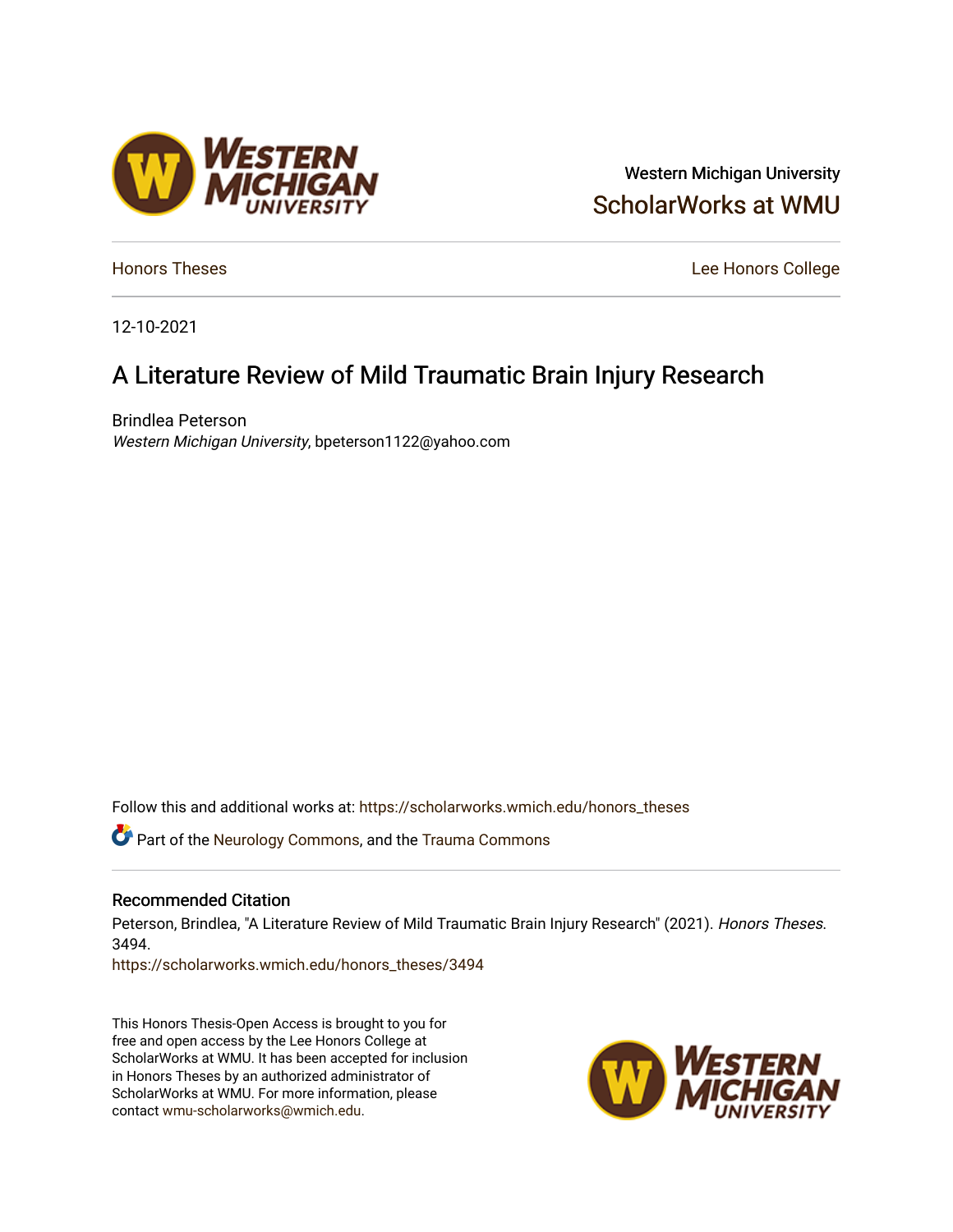

A Literature Review of Mild Traumatic Brain Injury Research: Seeing the Improvements and Acknowledging the Gaps in Current Literature

Brindlea Peterson

Thesis Chair: Ben Atchison, PhD, OTR/L, FAOTA, Professor Emeritus, Department of Occupational Therapy Committee Member: Dr. Reddog Sina, DO, PhD, Department of Osteopathic Manipulative Medicine at Michigan State University College of Osteopathic Medicine

A thesis submitted for the partial fulfillment of requirements for the Lee Honors College for the completion of the degree of

Bachelor of Biomedical Science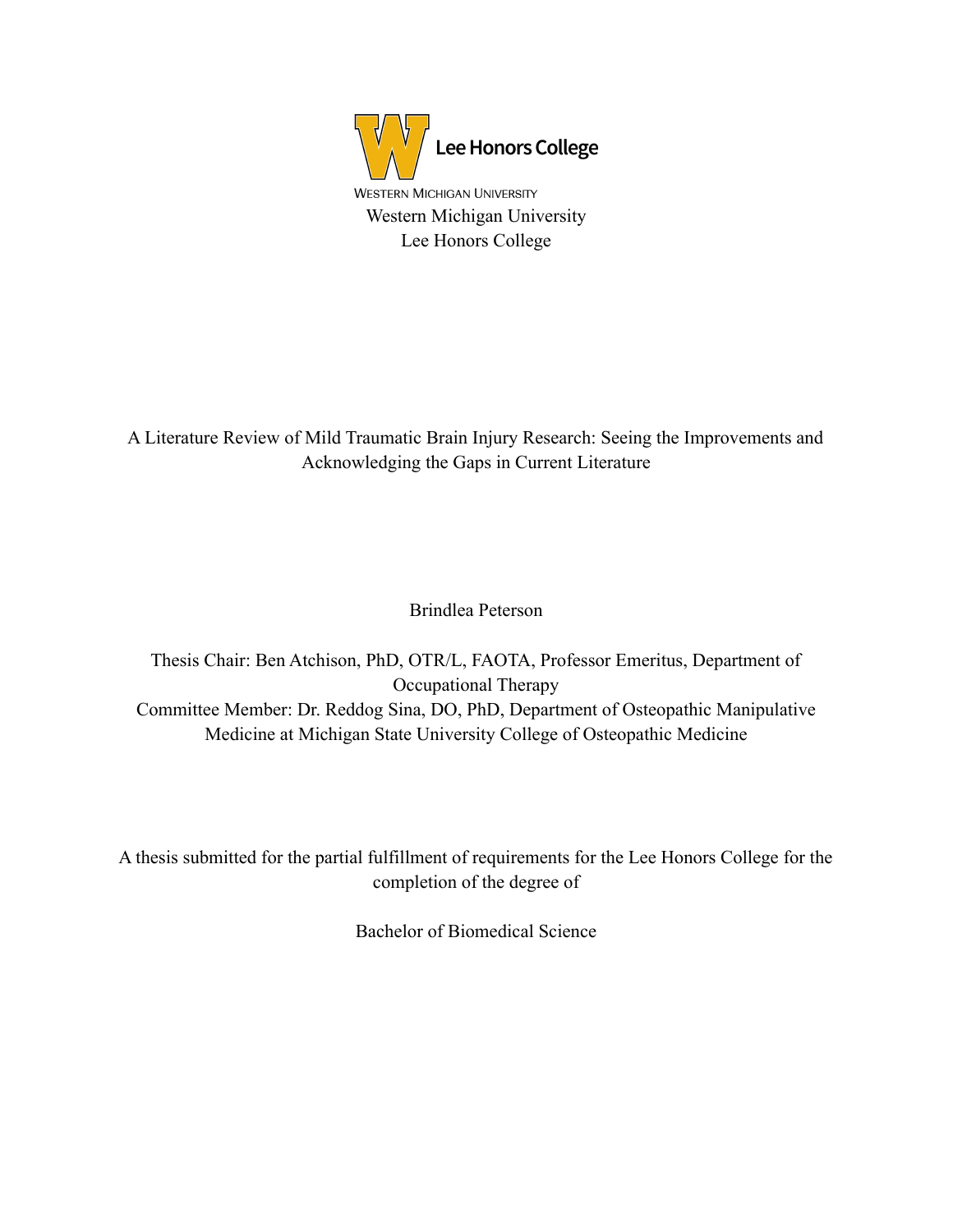# **Abstract**

Mild traumatic brain injuries (mTBI) are a type of traumatic brain injury (TBI) usually sustained from an injury to the head and are hard to diagnose due to the lack of physical evidence seen in diagnostic radiology. The estimated worldwide rate of incidence each year is 42 million, making mTBIs rather common. In the US armed forces, that rate of incidence is even higher due to the dangerous nature of the work being done. Many complications can come from not properly addressing an mTBI after it happens which makes being able to determine an appropriate return-to-play or return-to-duty time very important for the long-term health of the injured people. Because of this, accurate diagnostic tools and clear prognostic rules are needed for medical professionals to be able to provide necessary care. This literature review thoroughly examines the existing literature on the current state of twenty-first century research regarding the incidence, prevalence, diagnosis and prognosis of mTBIs in both civilian and military populations. The review clearly outlines the areas that are still in need of improvement in order to best treat mTBIs moving forward.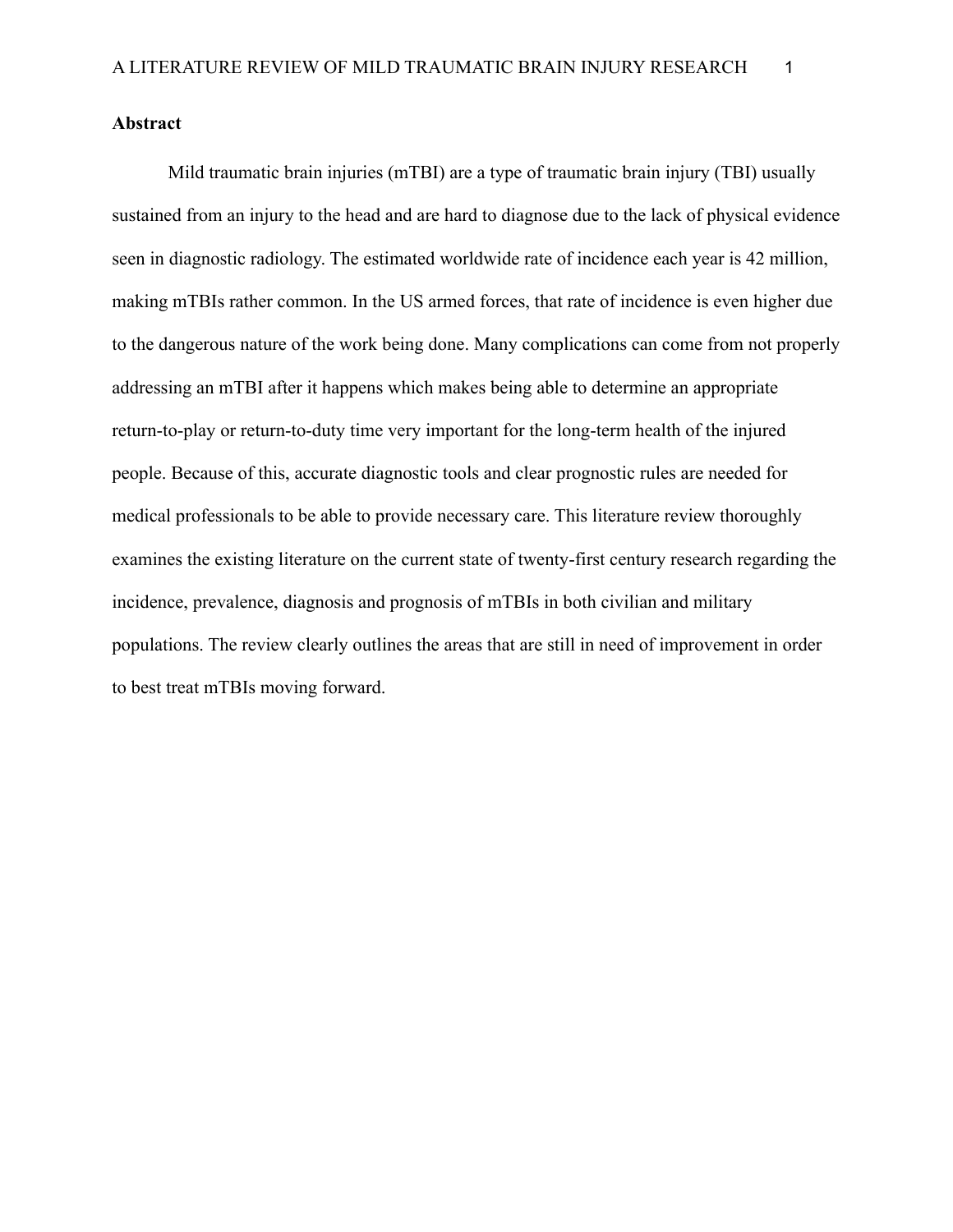# **Introduction**

Mild traumatic brain injuries (mTBI) make up approximately 90% of all traumatic brain injuries (TBIs), making them among the most commonly diagnosed neurological disorders (Vos et al., 2012). Mild traumatic brain injuries are a type of traumatic brain injury (TBI) typically sustained from a sudden impact such as a forceful blow to the head referred to as a coup-contrecoup injury from an acceleration/deceleration trauma, commonly known as whiplash (Vos et al., 2012). Mild traumatic brain injuries have differing diagnostic factors from moderate, severe and critical traumatic brain injuries; though mTBIs may prove to be the most difficult to diagnose due to the fact that many symptoms that differentiate a mTBI from TBI do not show up immediately after the initial injury (Holm et al., 2005). A mTBI is, by definition, characterized by a hospital admission following a head injury, loss of consciousness less than 30 minutes if at all, and a Glasgow Coma Scale (GCS) of 13-15 (Vos et al., 2012). Conversely, the broad definition of a TBI, given by the *Journal of the American Medical Association*, is "an alteration in brain function or other evidence of brain pathology caused by an external force that can occur in traffic, at home, at work, during sports activities, and on the battlefield" (Manley & Maas, 2013). With an estimated worldwide annual incidence rate of 42 million people (Gardner & Yaffe, 2015), mTBIs are a prominent topic of research in the medical community.

The most common population groups that suffer mTBI's are athletes, military personnel, and victims of domestic abuse (Gardner & Yaffe, 2015). A majority of research on mTBI prognosis has taken place in the civilian population. Some journal articles attribute this to the fact that data needs to be collected shortly after injury, a feat that is not always possible when a member of the military obtains this type of injury while on active duty (Boyle et al., 2014  $\&$ Belanger et al., 2016).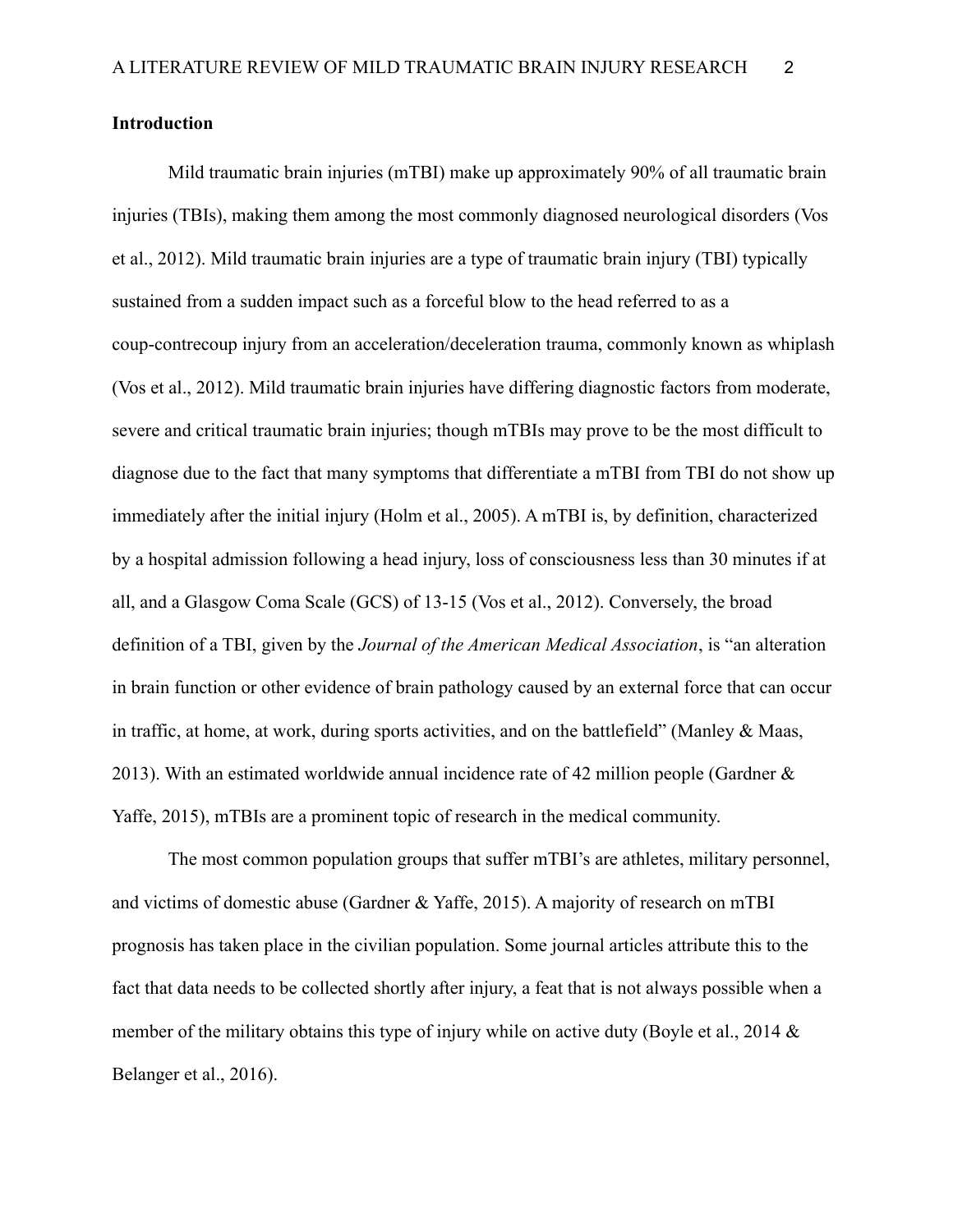Mild traumatic brain injuries have a long history within the military community. During World War I, "shell shock" was the term used by soldiers and medical personnel to describe the concussive symptoms obtained from an injury to the head (Jones et al., 2007). During World War II, the focus around concussive symptoms shifted toward "post-concussion syndrome", a condition marked by symptoms such as headaches, impaired memory, fatigue, dizziness, lack of concentration, and more (Jones et al., 2007).

Mild traumatic brain injuries gained attention when they were coined the "signature injury" of the 21st century conflicts in Iraq and Afghanistan (Combs et al., 2015). Studies after the conflicts ended reported that between 12-16% of all deployed veterans suffered a mTBI while on duty (Combs et al., 2015). According to the World Health Organization (WHO), annual incidence of mTBIs throughout the entire population is approximately 0.6% (Donovan et al., 2014). Though there are many more people in the civilian population, the ratio of injured veterans is much higher than those who have not served on active duty due to the dangerous nature of the conflicts.

Based on these numbers, it could be assumed that a higher amount of research on the veteran population would be conducted and used in advancing the literature on diagnosis and prognosis of mTBIs. During the 2004 World Health Organization International Collaboration on Mild Traumatic Brain Injury Prognosis, 313 studies were accepted as relevant for their review (Holm et al., 2005); of those 313 studies, only one was based on the military population (Boyle et al., 2014).

This thesis will examine the literature including the prevalence and incidence rates, definition, diagnosis, intervention and prognosis of mTBIs and how they affect both the civilian and military populations.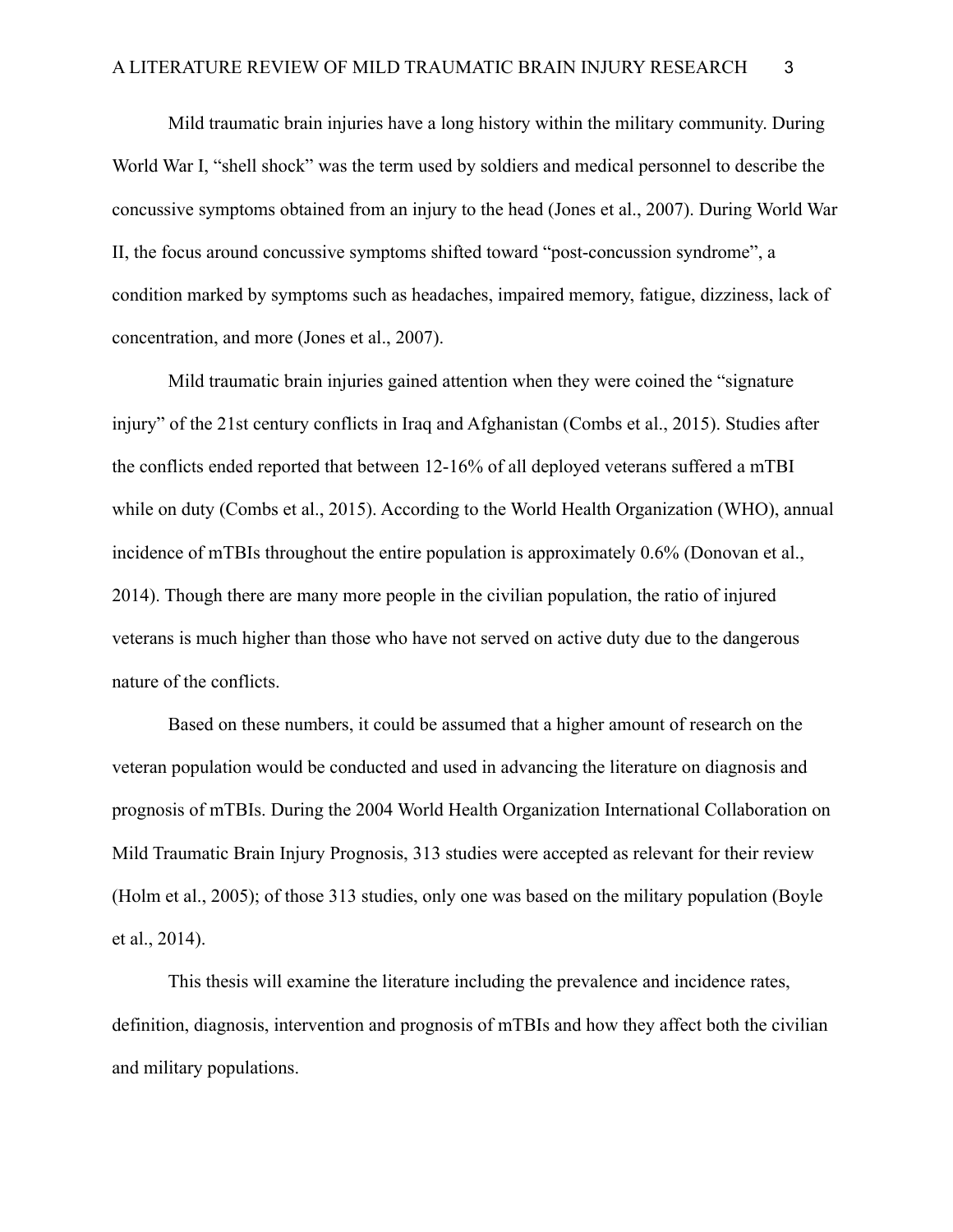# **Civilian Population 2004 Meta-Analysis**

Two major meta-analyses of the mTBI literature have been conducted on the diagnosis, prognosis and intervention for mild traumatic brain injuries. The first study published was by the 2004 World Health Organization Collaborating Centre for Neurotrauma Task Force on Mild Traumatic Brain Injury at the Karolinska Institute in Sweden. This study, which took place during the years 1998 to 2003 (Holm et al., 2005), focused on an evaluation of literature written between 1980 and 2000 (Donovan et al., 2014). This task force focused on 313 studies, 121 of which were primarily regarding epidemiology, 73 on diagnosis, 120 on prognosis, 16 on intervention, and 7 on economic cost. Of the 313 studies, 312 were based on the civilian population (Holm et al., 2005).

# *Incidence*

In terms of incidence, the task force found that about .1-.3% of the worldwide population results in hospital-treated mTBIs and that between 70 and 90% of all treated traumatic brain injuries are considered mild (Holm et al., 2005). Self-reported brain injuries are more common, adding up to approximately .6% of the population annually, based on the task force's estimation (Holm et al., 2005). It was concluded that mTBIs are most prevalent among males, people ages 13-19, and young adults (Holm et al., 2005). Other findings relevant to incidence indicate that the validity of Second Impact Syndrome (SIS) during sports had not yet been established and that the studies based on incidence of SIS in sports were difficult to compare due to the differing circumstances of each study (Holm et al., 2005).

# *Diagnosis*

The diagnostic procedures portion of the study found that of the hospital-treated mTBIs with a Glasgow Coma Scale of 13-15, only 5% (GCS score of 15) and 30% (GCS score of 13)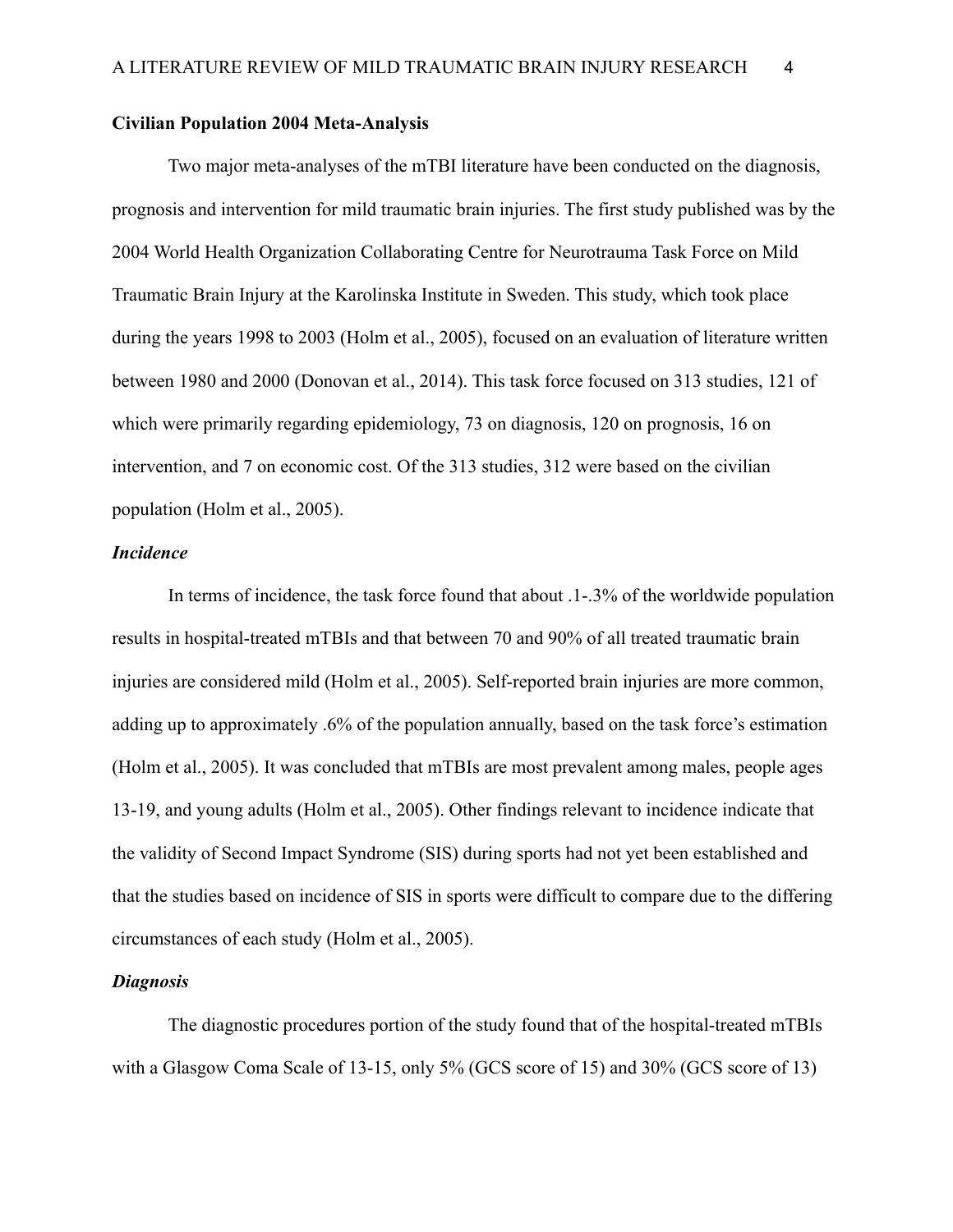have abnormalities on the intracranial computerized tomography (CT) scan (Holm et al., 2005), therefore showing that CT scan alone is not a conclusive method for diagnosing mTBIs. Of those patients with CT scan abnormalities, about 1% required neurosurgical intervention (Holm et al., 2005). Additionally, it was determined that the diagnostic accuracy of radiological examinations was poor for diagnosing skull fractures because of low sensitivity and that there was weak evidence of validity in cognitive testing or biochemical tests for mTBI (Holm et al., 2005).

# *Intervention*

Very little information on the non-surgical intervention for treating mTBI was up-to-date (Holm et al., 2005). The studies that were accepted determined that providing patients with early educational information on mTBIs could help reduce long term complaints (Holm et al., 2005).

# *Prognosis*

The prognostic studies were far more conclusive and confirmed that prognosis in children after a mTBI is good and that mTBI-related symptoms usually resolve within 2-3 months with very little evidence of residual deficits (Holm et al., 2005). Adult prognosis differs in that symptoms tend to persist longer (Holm et al., 2005). Cognitive deficits are common in the acute stage of the injury and other common symptoms (headache, dizziness, fatigue) typically resolve within 3-12 months (Holm et al., 2005). There is also evidence that where symptoms in adults persist, many had pending lawsuits in relation to their injuries (Holm et al., 2005). Most studies showed consistently that objectively measured mTBI-related deficits did not remain 1-3 months after the initial injury (Holm et al., 2005). However, self-reported symptoms lasted for a wide range of time (Holm et al., 2005). Athletes were found to have rapidly resolving symptoms after a sports-related concussion, though the task force speculated as to whether this was due to underreporting of symptoms in order to return to play more quickly (Holm et al., 2005). Other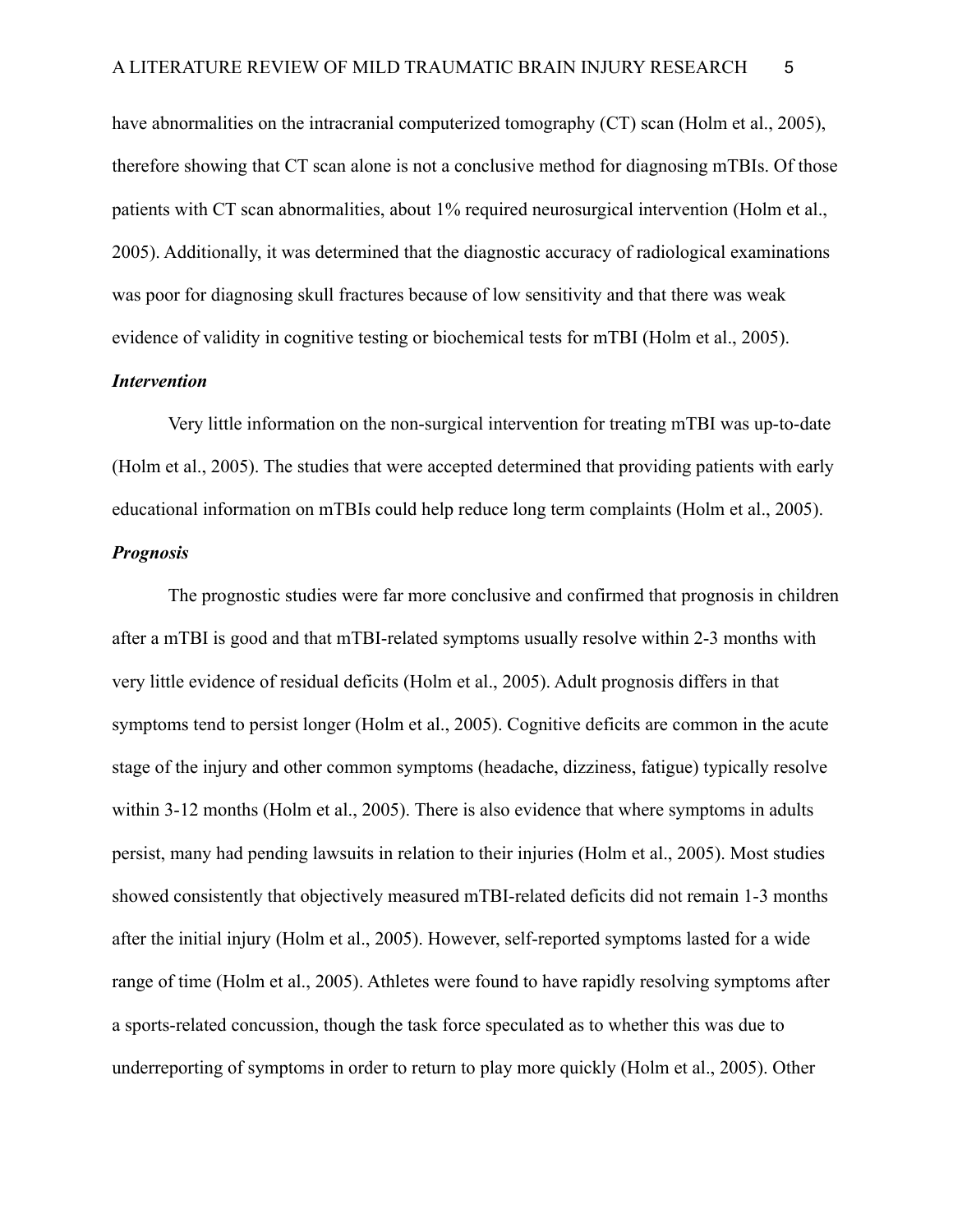variables examined by the task force were that mTBI increased risk for seizures for the first 4 years post-injury, had no increased risk for brain tumor. There was no conclusion as to whether there was an increased risk for dementia, and that more severe mTBIs (GCS score of 13 or 14) had increased rates of disability (Holm et al., 2005).

# *Review*

The 2004 conference resulted in a successful update to the literature, findings and guidelines of mTBIs. However, there were many noted gaps in the literature used in the comprehensive review. The Task Force clearly described the following areas as needing further research:

- watching documentation for evidence of deaths after repeated mTBI or concussions in order to further understand the validity of SIS;
- study the ability of clinical factors to predict the CT scan abnormalities and need for intervention in children;
- updated studies of cost analysis as most previous studies had been done over a decade prior to this analysis;
- studies comparing cost of direct versus indirect costs;
- well-designed, non-bias, confirmatory studies of symptom reporting and resolution over time using appropriate control groups;
- studies designed to support guidelines around emergency room triage of children with mTBI;
- studies around timing of interventions;
- a conclusive common definition and criteria of mTBI;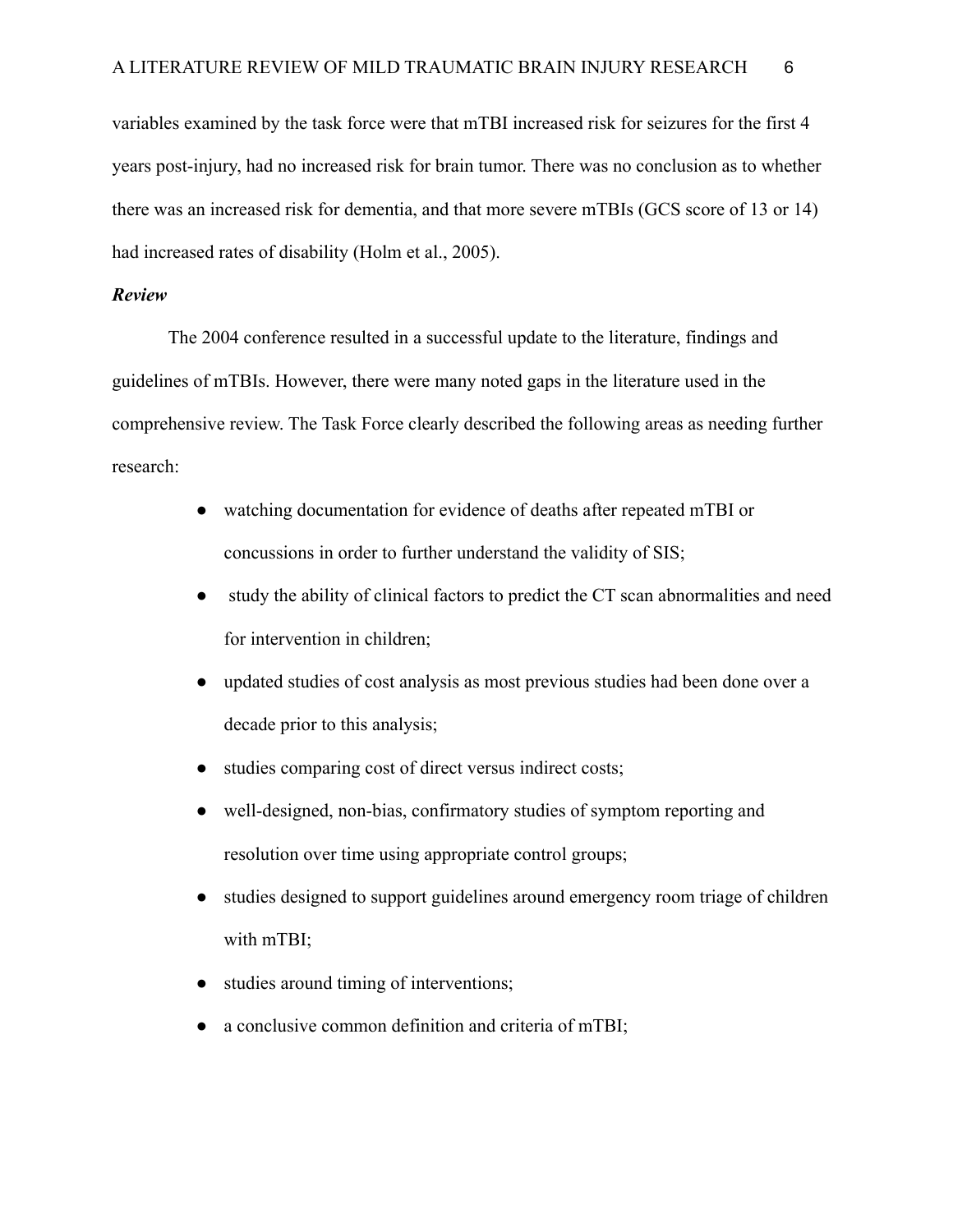• an in-depth review of the existing criteria used to classify a traumatic brain injury as mild (Holm et al., 2005).

# **Civilian Population 2012 Meta-Analysis**

The second review group, the International Collaboration on mTBI Prognosis (ICoMP), was funded and formed in 2011 to update the previous WHO Task Force and focused on 101 scientifically admissible studies from years 2001 to 2012 (Donovan et al., 2014). Unlike the previous study, this review was targeted specifically at the updates on the prognosis, both short and long term, of those with mTBI diagnosis (Donovan et al., 2014). Additionally, the 21 scientific researchers of the ICoMP made a point to use studies with more diverse populations, including different age groups spanning from young children to older adults, as well as athletes and military personnel (Donovan et al., 2014).

The review broke down their findings into a variety of categories, including sports concussions, mTBI in adults, mTBI after a motor vehicle collision (MVC), mTBI in pediatrics, and prognosis after mTBI following combat in a military conflict.

## *Return-to-Play Prognosis for Athletes*

The first group reviewed was athletes in regards to sport concussions and return to play protocols following those injuries (Donovan et al., 2014). Some of the research paralleled the WHO Task Force findings in that most athletes tend to recover quickly both cognitively and in regards to post-concussion symptoms; though it was added that those with previous history of concussions presented with delayed recovery times over those with no previous concussion history (Donovan et al., 2014). As in 2004, the ICoMP also could not draw a conclusion regarding the prognosis for repetitive sports related concussions. However, given the information about recovery taking longer for athletes with previous concussion history, the ICoMP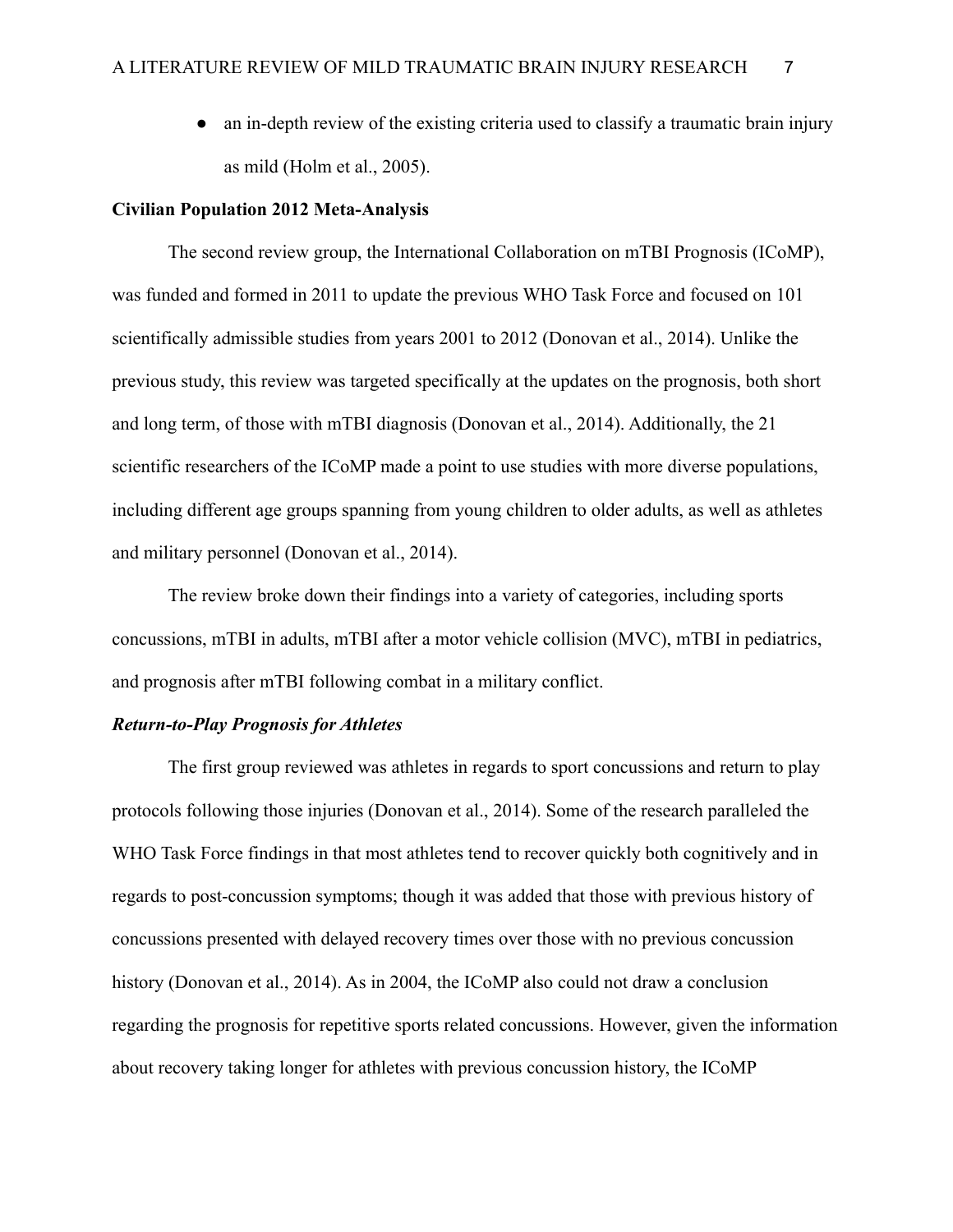determined that this information should be used when making decisions regarding RTP in athletes who have sustained multiple head injuries (Donovan et al., 2014). Again, there were no sufficient studies pertaining to Second Impact Syndrome (SIS) after initial concussions (Donovan et al., 2014).

# *Prognosis in Adults*

Much of the information around mTBI prognosis in adults is related to self-reporting of symptoms. The ICoMP found that self-reported symptoms were the most common reason for adults seeking care after a head injury as well as being the most common outcome after mTBI in adults (Donovan et al., 2014). The most recent evidence used by the ICoMP suggested that the typical self-reported symptoms (headache, fatigue, dizziness) were common and usually resolved within a few weeks to several months, which supports the findings of the WHO Task Force (Donovan et al., 2014 and Holm et al., 2005). Moreover, it was found that adult patients tend to minimize pre-existing symptoms when reporting mTBI or post-concussion symptoms and therefore may falsely attribute previous symptoms to the head injury. In addition, it was recognized that some of the self-reported symptoms were not specific to mTBIs but were found to appear equally in control groups, such as those with orthopedic injuries (Donovan et al., 2014). Because of this, the ICoMP recommended a change in the term from "post-concussion syndrome" in reference to the typical symptoms to the more general term of "post-traumatic symptoms" (Donovan et al., 2014). Another important finding in adults was that persistent symptoms and recovery duration is heavily associated with psychosocial factors, "such as poor expectations for recovery and negative injury perceptions" rather than being based solely on the injury related factors like the loss of consciousness (Donovan et al., 2014). Due to this, a high level of importance should be placed on the early recognition of the patient's psychosocial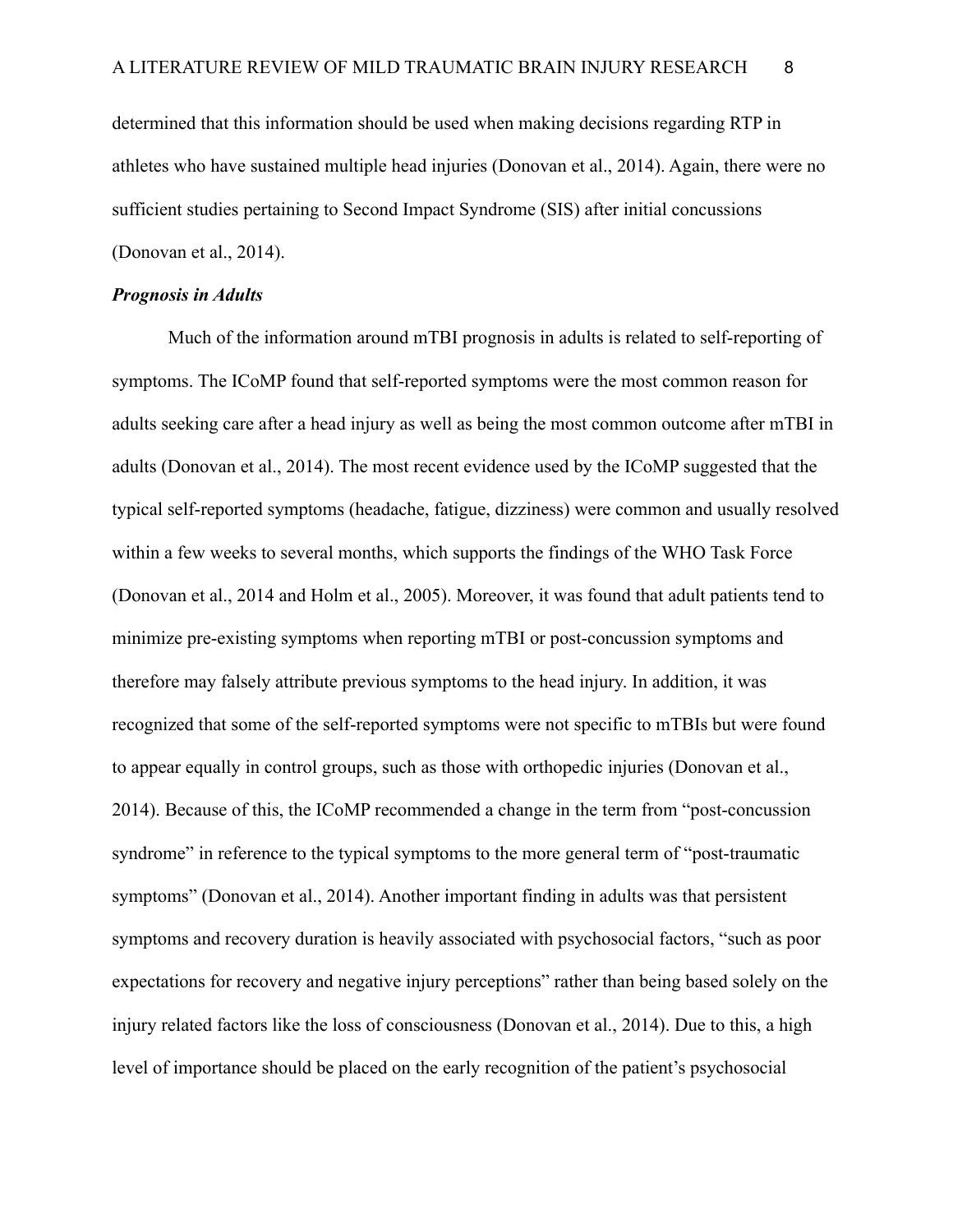factors surrounding the injury (Donovan et al., 2014). One major change noted from the previous WHO Task Force to the ICoMP was full cognitive recovery in adults may take six months to a year rather than the first month post injury (Donovan et al., 2014).

#### *Prognosis Following MVC*

The ICoMP used multiple original studies including Cassidy et al. (2014) and Hartvigsen et al. (2014) to draw conclusions on the prognosis of patients who suffered mTBIs following MVC (Donovan et al., 2014). They found that approximately 24% of people who experience MVC injuries sustained a mTBI and that of those affected, 23% reported not having fully recovered after 1 year (Donovan et al., 2014). Furthermore, within the affected population, 90% reported neck pain, 84% reported headaches, 63% reported low-back pain and 58% reported mid-back pain. These symptoms were thought to contribute to poor recovery and longer recovery times in patients (Donovan et al., 2014). It was also noted that of these patients, 96% received ongoing care from medical physicians and approximately 62% also received treatments from other allied health professionals such as physical therapists and chiropractors (Donovan et al., 2014). The patients who reported seeking care from multiple health professionals were among those with the longest ongoing reported symptoms (Donovan et al., 2014). These studies combined suggest the important role that the other bodily injuries may play in the prognosis of a MVC related mTBI.

# *Prognosis for Pediatrics*

Regarding pediatric prognosis after mTBI, recent evidence of the ICoMP was similar to the findings of the 2004 WHO Task Force in that for the majority of children, self-reported symptoms resolved rather quickly, usually within 2 to 3 months, and that there are no long lasting mTBI-specific cognitive deficits (Donovan et al., 2014). Additional evidence suggests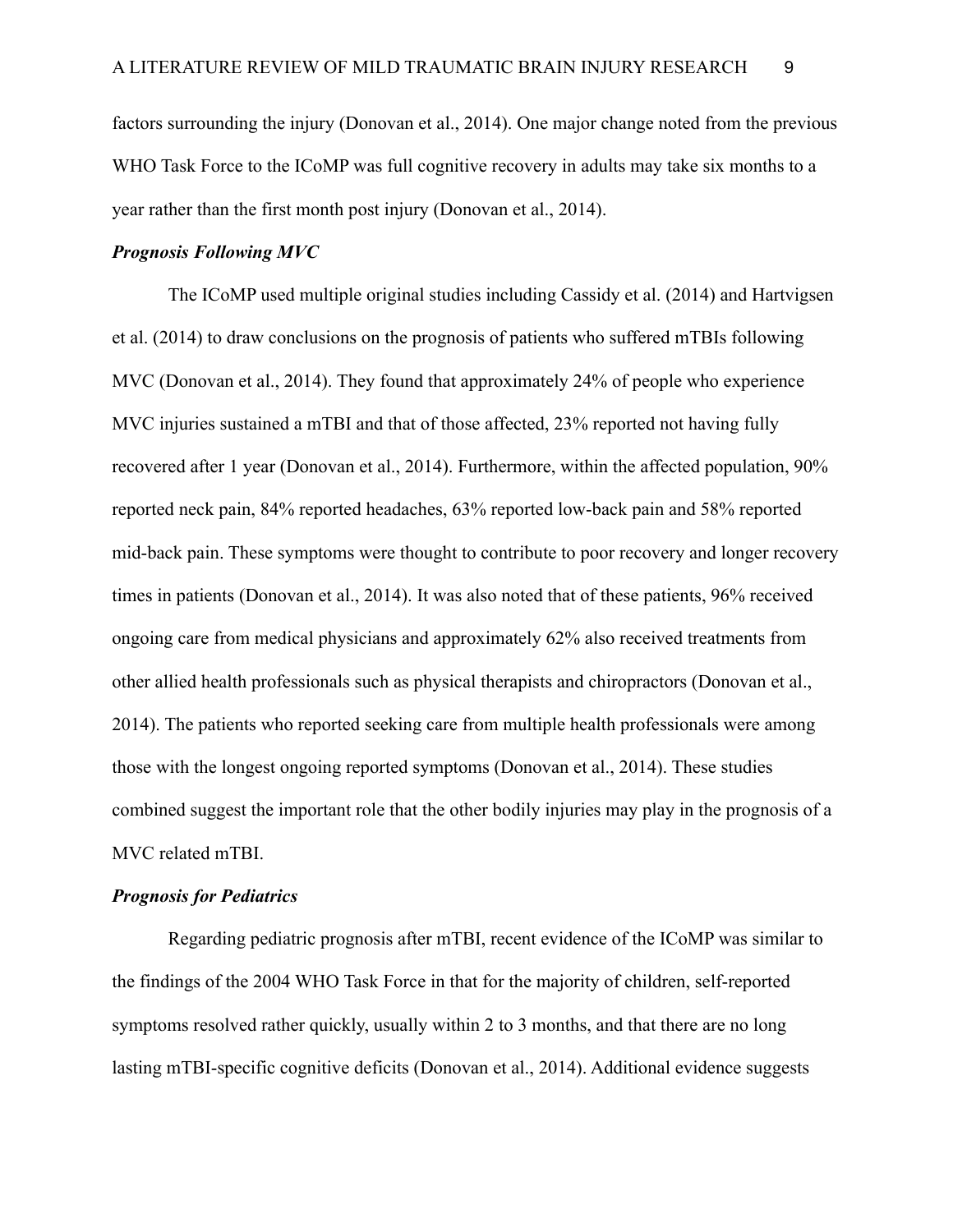that children with lower cognitive abilities and more complex mTBI reported more physical and cognitive deficits related to the mTBI at 3 months and 1 year post injury (Donovan et al., 2014). The ICoMP did not find any relative or acceptable studies pertaining to return to school protocols for children following mTBI (Donovan et al., 2014).

# *Military Personnel Prognosis*

The *American Congress of Rehabilitation Medicine* published a separate review of the findings of the ICoMP specific to military personnel, of which it noted many important statistics and variables that differ greatly from the civilian population in regards to mTBIs (Boyle et al., 2014). To establish a basic level of understanding of all types of TBIs (mild, moderate, severe and critical) in military personnel, the review article provided some important details. First, the ratio of head and neck wounds in service members has doubled since the Vietnam War, whereas abdominal and thoracic injuries have greatly declined, likely due to the changing nature of war tactics as well as the improvements in armor and equipment used today (Boyle et al., 2014). Traumatic Brain Injuries (TBIs) were coined the signature injury in the Iraq and Afghanistan conflicts, along with Post Traumatic Stress Disorder (PTSD) (Boyle et al., 2014). One of the most common causes of TBIs in military personnel during these conflicts was exposure to large blasts from explosive materials (Boyle et al., 2014). Of those exposed to a blast, an estimated 60% to 80% sustain a TBI and approximately 75% of those are classified as mild (Boyle et al., 2014). Before diving into the prognosis, it is important to note a large difference in the studies between civilian and military personnel in that all military personnel noted in these studies would have received a comprehensive physical and psychological evaluation prior to being deployed, which may not be true of the civilian populations used in similar studies (Boyle et al., 2014). With that being said, it was found that prevalence of mTBI is indeed higher in military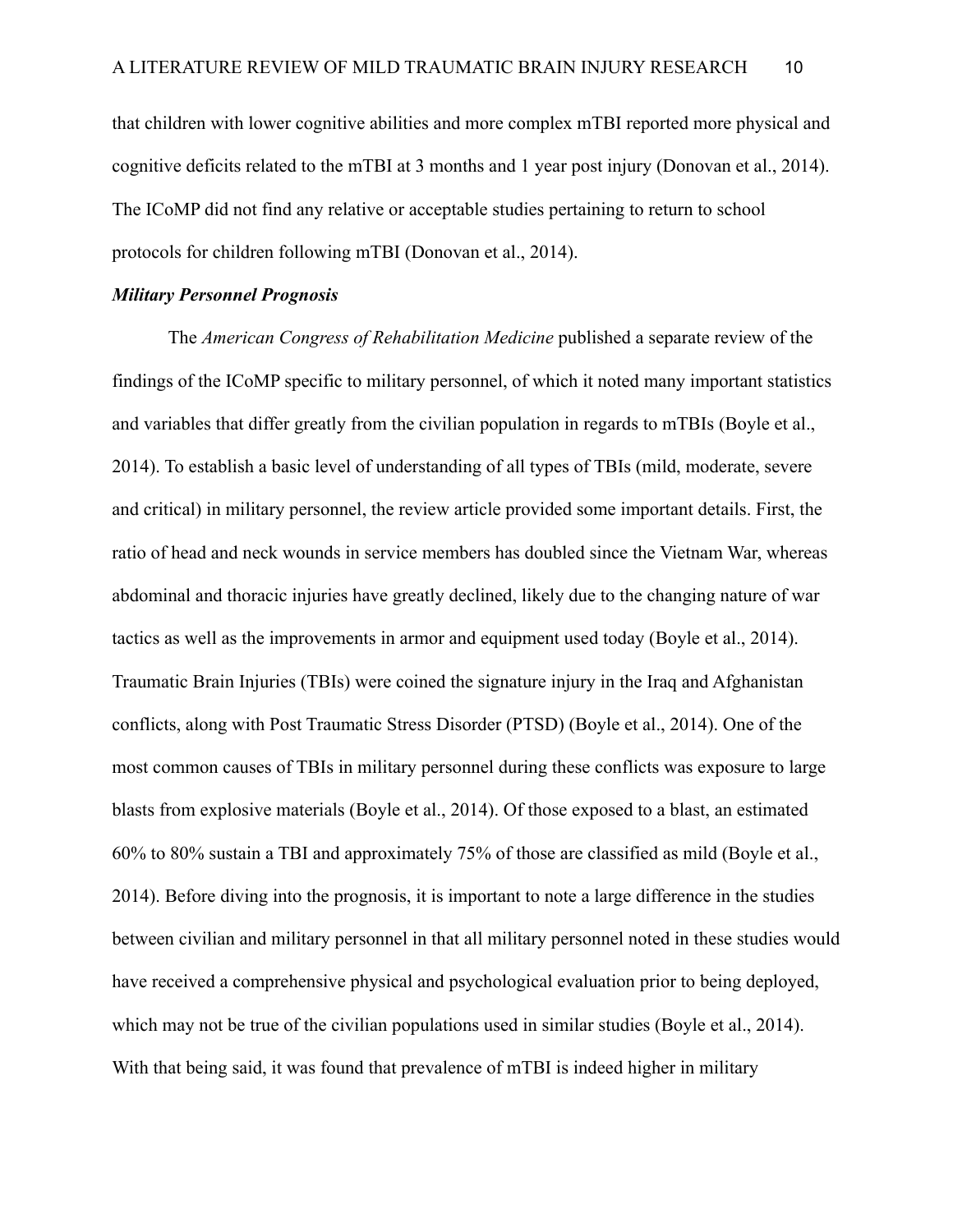populations than in civilian populations, though there were still only 3 studies regarding military personnel that were deemed acceptable and used for this review (Boyle et al., 2014). Based on those studies, it was found that there was a high association between PTSD and postconcussive symptoms after a mTBI; however, it was specifically noted that the PTSD association was strictly with those who sustained only a mTBI and no other concurrent injury (Boyle et al., 2014). It was also found that PTSD likely had an impact on the prognosis of the injury, but due to the difference in timing of the studies because of the nature of the conflicts and the potential for more than one injury to occur in one deployment, it could not be concluded that there was a definite causal relationship between PTSD and mTBI affecting the prognosis of the mTBI (Boyle et al., 2014). Researchers have speculated that prognosis may be better for those who sustain a mTBI along with another injury because of the ability for a person to see the healing process of the other visible, physical injury (Boyle et al., 2014). This provides some level of reassurance and therefore lowers the likelihood that that same patient will develop PTSD (Boyle et al., 2014). The overall prognosis of mTBI alone in military personnel was similar to that of civilians in that there were initial findings of cognitive deficits that usually resolved themselves within 3 months of the injury, though there was not any data related to long-term outcomes or the prognosis of those with repeated head injuries from combat (Boyle et al., 2014).

# *Review*

The ICoMP, like the WHO Task Force, found and noted many gaps in existing literature as of 2012 and noted areas for improvement. The following topics were found to be in need of further research: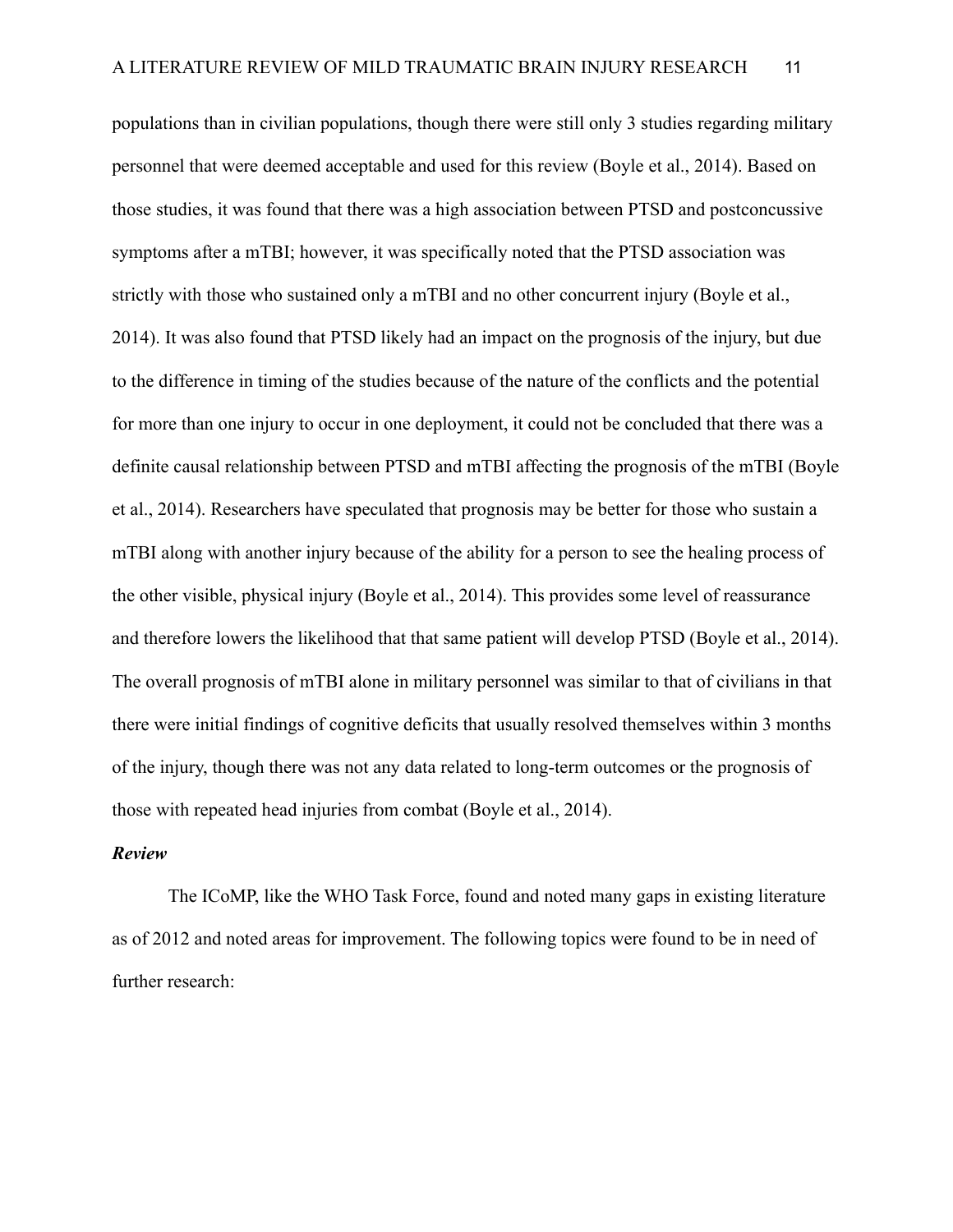- Return to Play (RTP) guidelines currently focus mainly on injury in males playing contact sports and would greatly benefit from further studies across a wider scope of genders, ages, and sports type;
- research quality of RTP remained the same between the 2004 review and the 2012 review and needs methodological improvements to better protect athletes from further injury;
- RTP analysis tools such as the Zurich Consensus guidelines are currently based on opinions and judgements from clinicians rather than scientific evidence, therefore the ICoMP recommends that randomized controlled trials be conducted to test the current RTP guidelines and make improvements based on the findings;
- improved research about SIS and any fatal outcomes after mTBIs;
- studies of methods for triage of those at higher risk for poor recovery early in the treatment, such as prognostic prediction rules, as well as whether early treatment programs are effective in improving recovery;
- a shift in research from biomedical markers to biopsychosocial markers for recovery after MBTI;
- studies regarding the relationship between mTBI and Whiplash Associated Disorder (WAD) and how their criteria should be separated from each other early during diagnosis to avoid overlap in prognostic research;
- return to school protocols for pediatrics after mTBI;
- longitudinal studies on the long and short term outcomes of military personnel to determine important characteristics of injuries in relation to prognosis;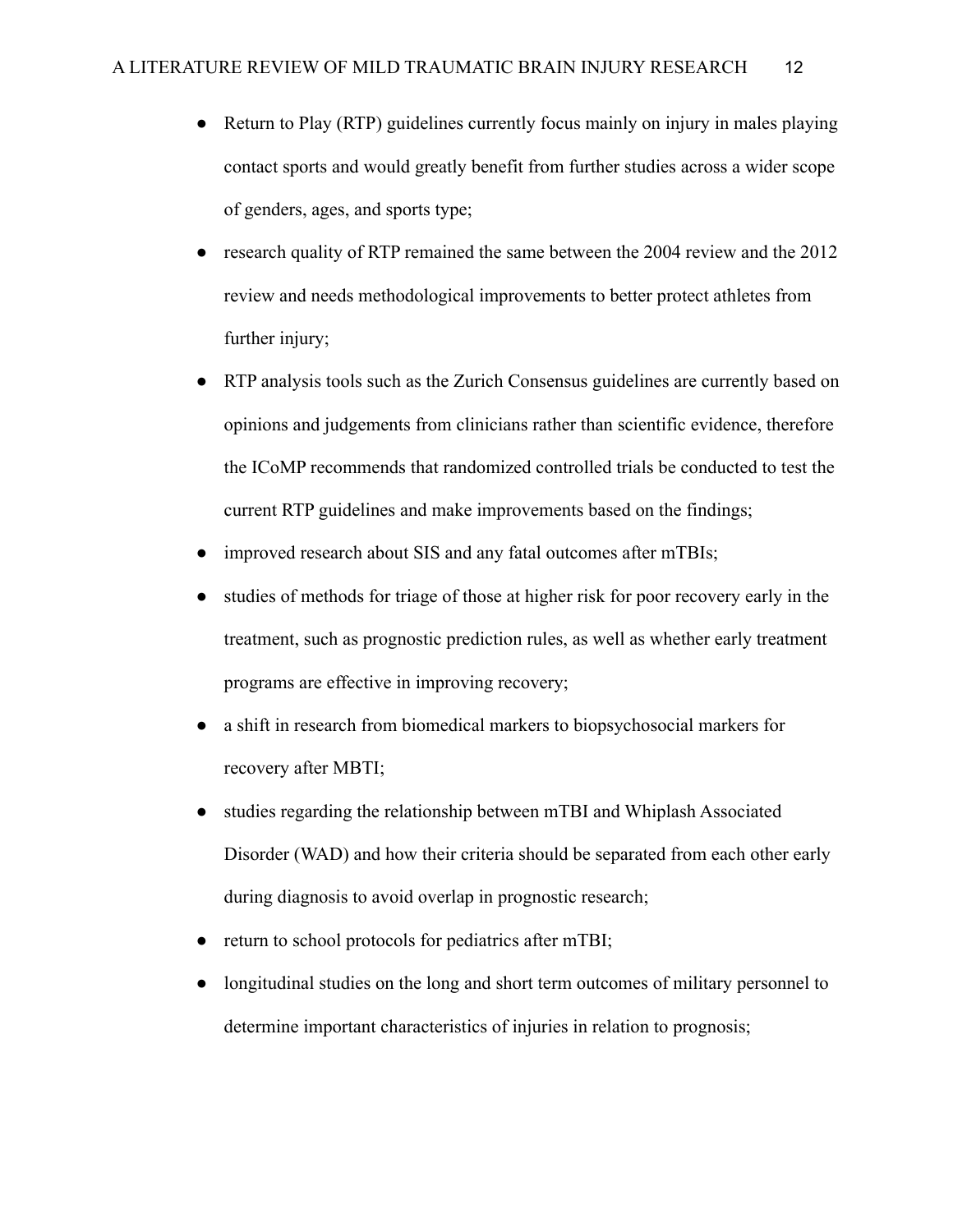- long term outcomes and effectiveness of the "return to duty" or "return to work" after deployment" protocols;
- and the prognosis of military personnel who are exposed to multiple blasts while in combat (Boyle et al., 2014).

# **Military Personnel Meta-Analysis**

Though only a small minority of the general reviews on mTBI literature have focused on the military population, there are, in fact, reviews of literature specific only to that population. One such study came during the later years of Operation Enduring Freedom (OEF) and Operation Iraqi Freedom (OIF), thoroughly examining the mTBI protocols that were used to screen any of the 1.8 million people who were deployed during those missions (Belanger et al., 2016).

The military initially began their post-deployment screenings for mTBI in April of 2007 (Belanger et al., 2016). The screening protocol was developed within the Department of Defense with limited field testing and sought to expose any veterans with previous mTBI and ongoing symptoms (Belanger et al., 2016). The screening itself consisted of a series of questions, including deployment location, previous TBI diagnosis, and then more detailed questions about injuries sustained and specific symptoms (Belanger et al., 2016). The goal of the Veterans Health Administration (VHA) was to not miss any undiagnosed brain injuries, noting that unlike the healthcare access within the civilian population, service members often return home months or years after the injury with little to no documentation of their injury outside of self-reports (Belanger et al., 2016). Whereas other injuries may be more obvious to see, it was easier for head injuries to be overlooked as the symptoms may not be visible to others and radiological diagnostic tools may not be able to see them either (Belanger et al., 2016). For the veterans that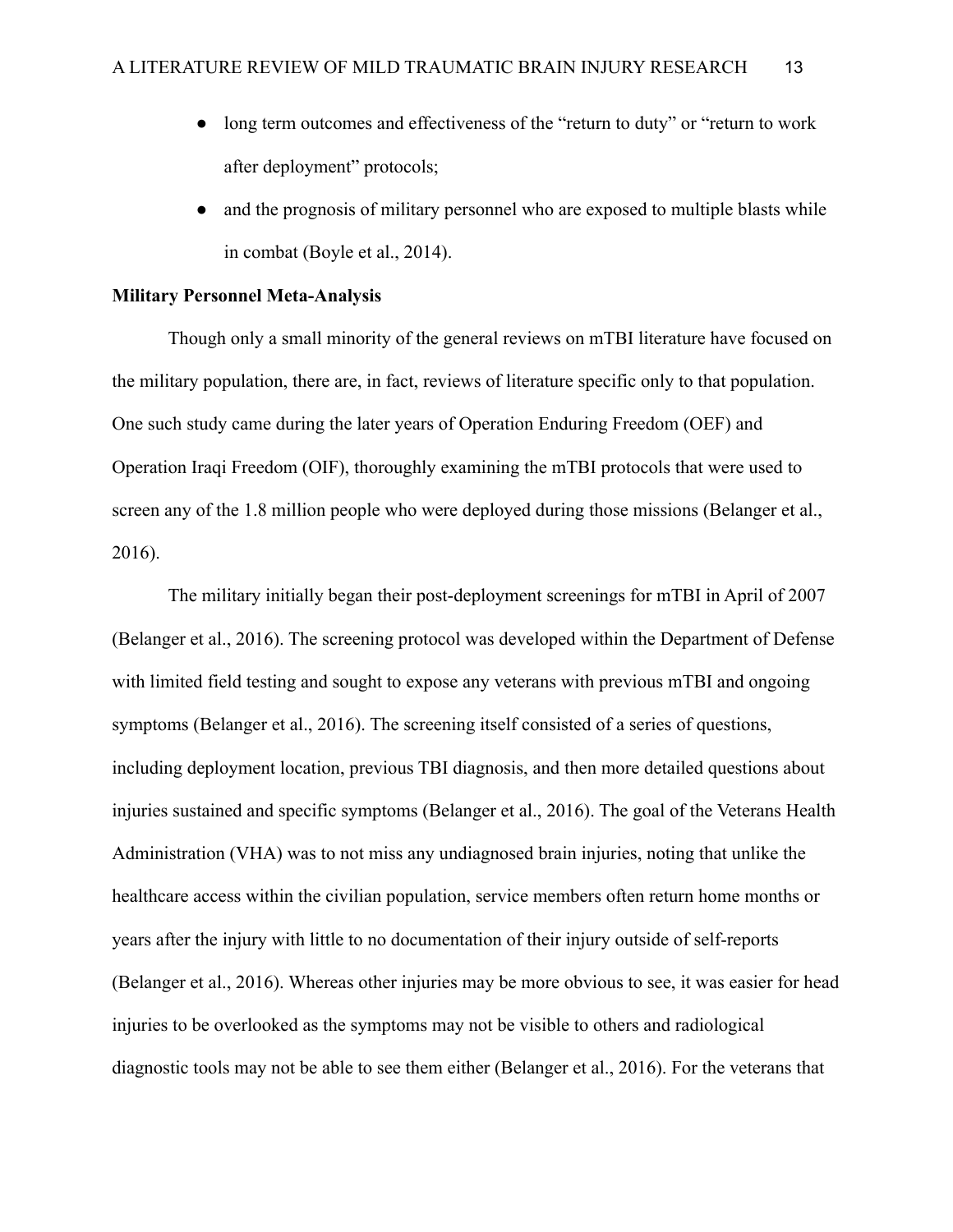were screened and found to have positive symptoms or history of untreated mTBI, the veteran would then be referred to a TBI specialist where they would complete a Comprehensive TBI Evaluation (CTBIE) in order to confirm diagnosis and create a treatment plan (Belanger et al., 2016). This process received a lot of criticism from outside agencies, specifically the fact that all of the evaluations and treatments were based on subjective information that relied on the memory and recall of a patient with a possible brain injury; additionally, there was overlap of the symptoms being screened for in that many of the symptoms were associated with both mTBI and mental health conditions (Belanger et al., 2016).

The study found that between 2007 and 2014, 846,711 veterans of OEF and OIF were screened for any type of TBI (Belanger et al., 2016). Though the VHA concluded that the implementation of the screening process was successful, the study found that the screen may be missing between 30% and 64% of cases that were later diagnosed (Belanger et al., 2016). Additional research is needed to determine whether the mTBI screening process is effective and how it can be adjusted, as well as finding ways to objectively assess mTBIs, improve medical documentation in combat, and to ascertain whether or not screening for mTBIs post-deployment improves the actual clinical outcomes of those patients (Belanger et al., 2016).

#### **King-Devick® (KD) Test**

One additional screening tool that has been being researched in the military community for mTBI diagnosis is the King-Devick® (KD) test (Walsh et al., 2016). The Department of Defense reported 344,030 confirmed TBI cases between 2000 and 2015, 82.3% of which were mild (Walsh et al., 2016). The difficulty in knowing the reliability of that data is the lack of biomarkers or diagnostic tests to confirm mTBI (Walsh et al., 2016). The King-Devick® test is a tool that assesses eye-movement in a fast, easy to administer test (Walsh et al., 2016). Due to the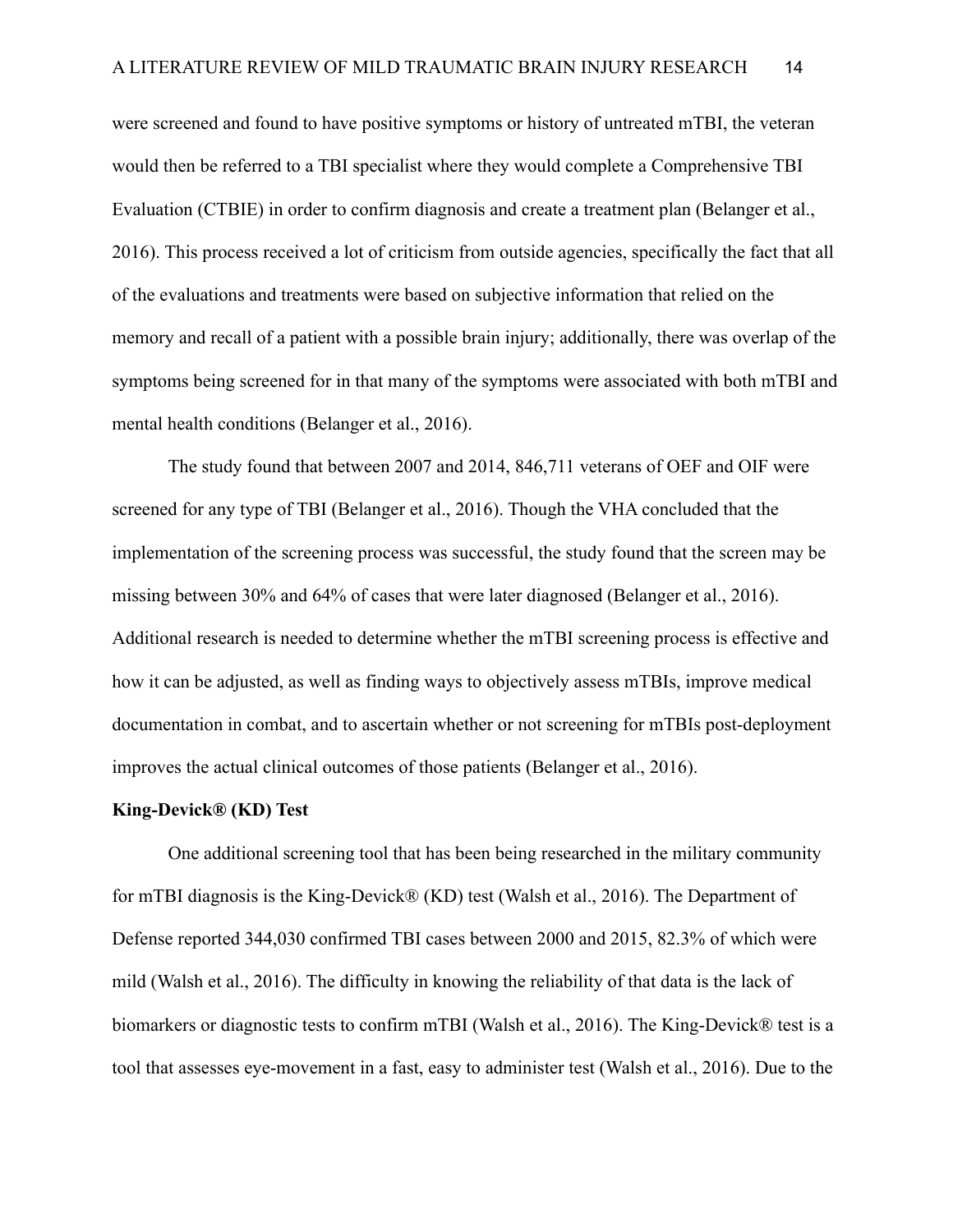cortical connection to visual processing, researchers are analyzing how mTBI affects visual processing and eye movement with hopes of developing objective diagnostic tools of ocular function, such as the KD test (Walsh et al., 2016). In this specific study, published in the *Journal of the Neurological Sciences*, the KD test was analyzed on 200 active duty members whereas previous studies had focused mainly on athletes (Walsh et al., 2016). The study showed significant differences in the KD test results between the mTBI group and the control group, with an average of about a ⅓ slower reading time for the mTBI group (Walsh et al., 2016). These findings showed that the KD test could be a valuable tool in combat in terms of determining return-to-duty abilities and being able to objectively see a change in cognitive function; however, there are also limitations and drawbacks to using the KD test (Walsh et al., 2016). One limitation is that there was no baseline testing done on the active duty members, a piece of information that would need to be collected to get more accurate results in the field (Walsh et al., 2016). Additionally, because the reading speed used to determine the results of the KD test is determined by the reader, the results of the test could yield false positive or negative results (Walsh et al., 2016). The study surmised that the KD test is a valuable screening tool to be used in combat; however, it should be used as an additional tool to other screening methods and that pre-injury KD data should be collected for all military members before entering combat for the best possible results (Walsh et al., 2016).

# **Recent Studies**

Since the WHO Task Force in 2004 and the ICoMP in 2012 respectively, there have been many studies published focusing on advancing the research on mTBI diagnosis and prognosis, many of which address some of the previously listed areas of needed study.

#### *Visual Biomarkers as Diagnostic Tools*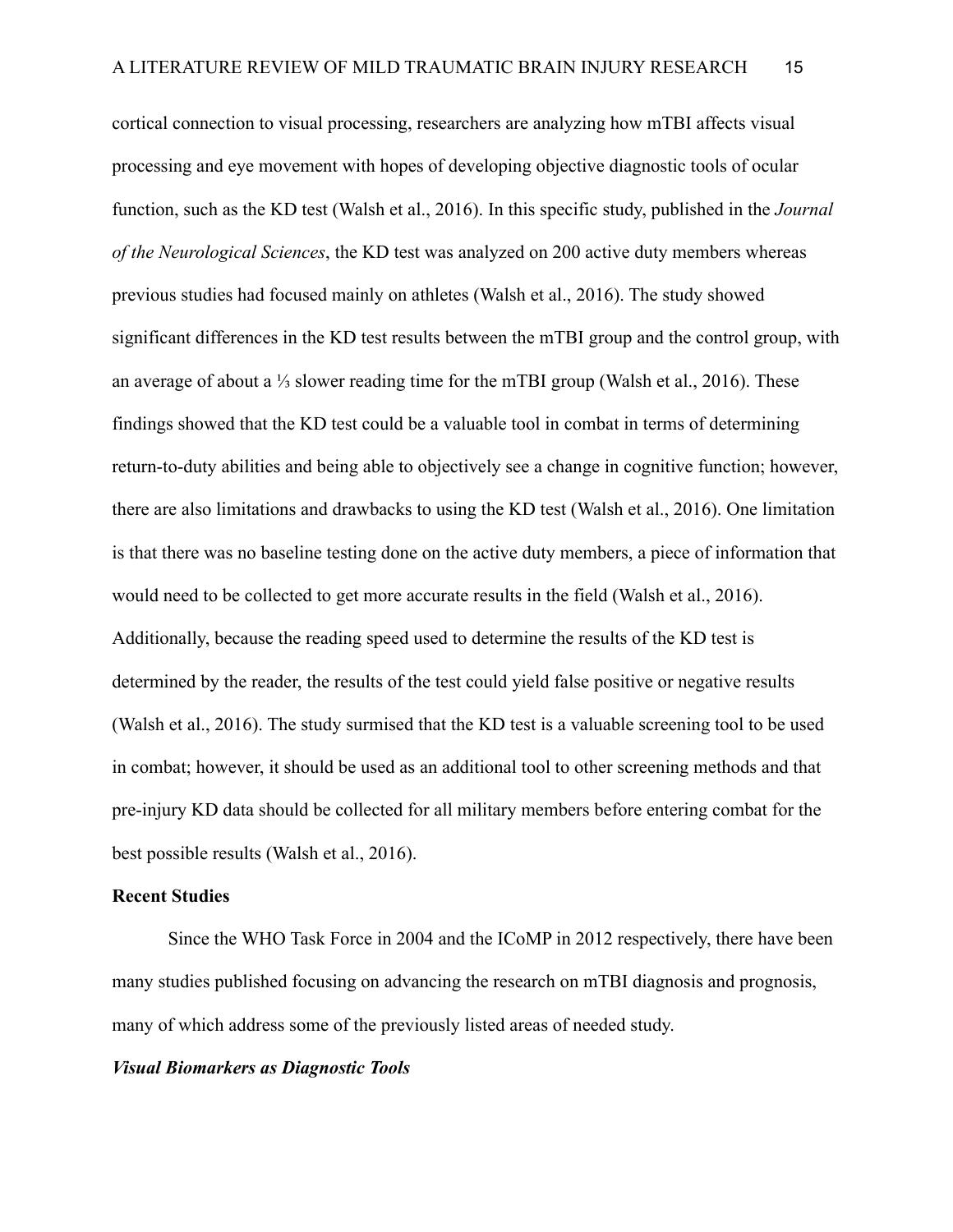Another group of researchers sought to further investigate the ability of using visual system biomarkers to diagnose mTBI, specifically in remote military settings (Ciuffreda et al., 2014). The researchers looked specifically at 3 types of oculomotor functions that are affected by mTBI: accommodation, version and vergence eye movements (Ciuffreda et al., 2014). Accomodation is the response of the eyes to focus on a nearby object, version is the average position of the two eyes, and vergence is the difference in the position of the two eyes (Ciuffreda et al., 2014). All three of these oculomotor functions have specific tests that can be done quickly to objectively determine the presence of a mTBI (Ciuffreda et al., 2014). The study showed that when the binasal occlusion (BNO) technique and the visual-evoked potential (VEP) amplitude was used to test for presence of mTBI, they were able to detect the presence of mTBI in >90% of the cases (Ciuffreda et al., 2014). BNO is the process of partially covering the visual field of the eyes so that the sector of the visual field that is next to the nose is covered for each eye (Ciuffreda et al., 2017). VEP is a test that measures the time it takes for the brain to respond to a visual stimulus (Ciuffreda et al., 2017). Based on these findings, it is very probable that vision biomarkers could be used as a helpful tool for diagnosing mTBI in settings in which quick return-to-duty decisions are needed to be made. Some limitations of this study included small sample sizes, so it was determined that more studies would be needed to further determine the validity of the tests for practical use (Ciuffreda et al., 2014).

## *Multimodal Diagnostic Tools*

A study in 2016 by Baruch et al. looked to explore a multimodal approach to determining whether someone had previously obtained a mTBI. Rather than continuing to use one test to make a determination, researchers performed a study using a combination of eye-tracking, balance and stability, and neurocognitive assessments cumulatively to determine whether or not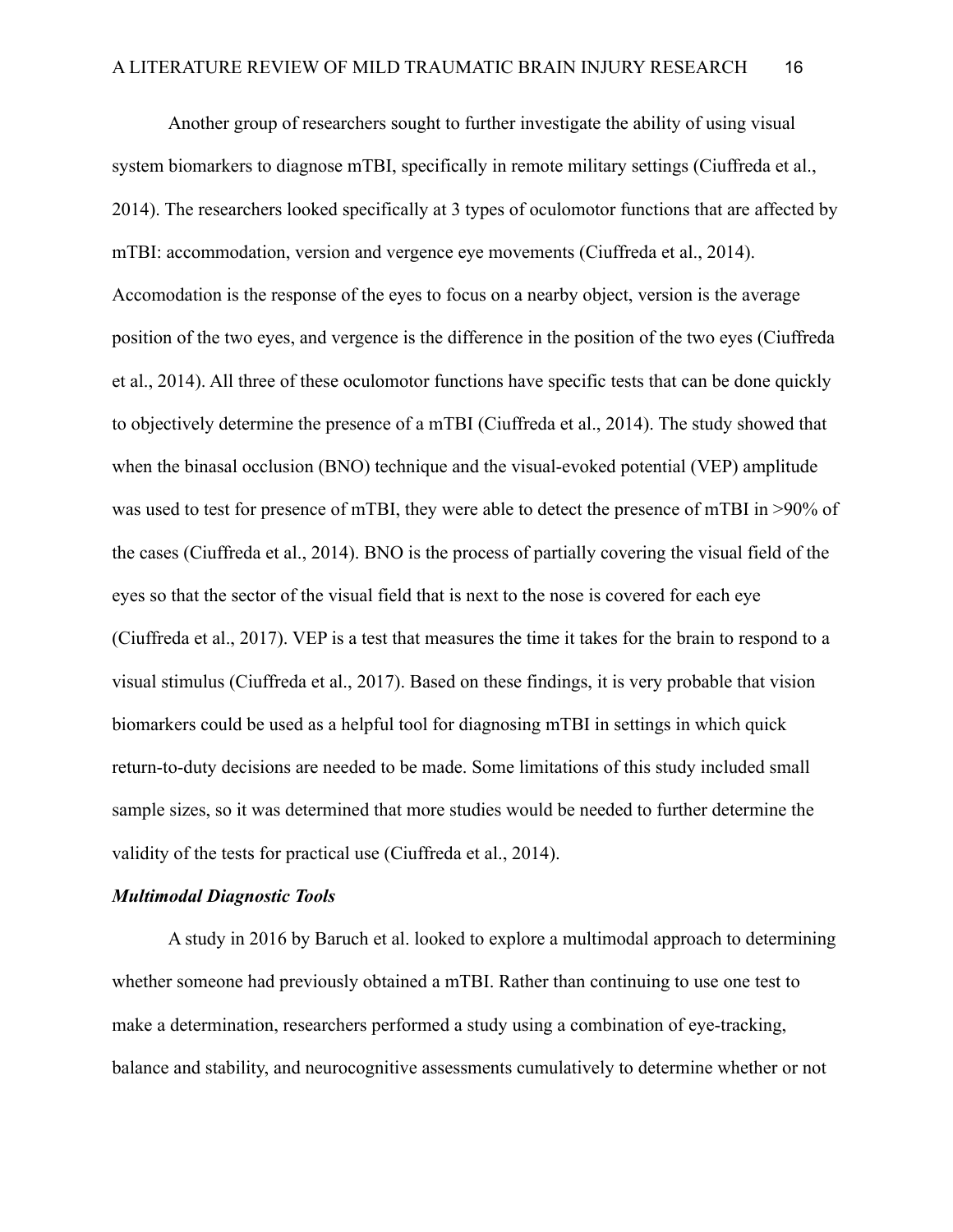the subjects had previously suffered from a mTBI (Baruch et al., 2016). The subjects of the study were a group of athletes, civilians and military personnel who had suffered from a mTBI within the past 5 years as well as a control group (Baruch et al., 2016). The goal of this study was to create a platform that could use the multimodal approach to then give one combined score that would determine someone's likelihood of having a previous mTBI, all in hopes of finding an easy, portable system to be used in the field to help determine return-to-play and return-to-work protocols (Baruch et al., 2016). The study was successful in that the multimodal approach proved to be more effective than the singular test approach in determining previous mTBI; however, there were some limitations with the tests that the researchers determined would need to be changed for greatest efficacy such as the difficulty of the tests and the timing after the injury in which the tests are given (Baruch et al., 2016). Overall, the study was a step forward in finding a singular, portable system that can be used as a diagnostic tool in the field.

#### *Persistent Post-Concussive Symptoms*

Another study focused on the specifics of long term prognosis in regards to civilians with persistent (> 3 months) post-concussive symptoms (PCS) after mTBI (Oldenburg et al., 2016). The researchers in this study noted that many people continue to report such symptoms months to years after their mTBI; however, most meta-analysis studies on mTBI patients 3 months post-injury show small, non-significant portions of continuously affected people (Oldenburg et al., 2016). The most commonly reported persistent PCS was cognitive problems and upon further research, it was found that in past studies, patients with PCS performed worse in a comprehensive neuropsychological test than those with no PCS following mTBI (Oldenburg et al., 2016). This study went on to test the association between PCS and cognitive performance in mTBI patients with the goal of determining whether PCS would affect the performance in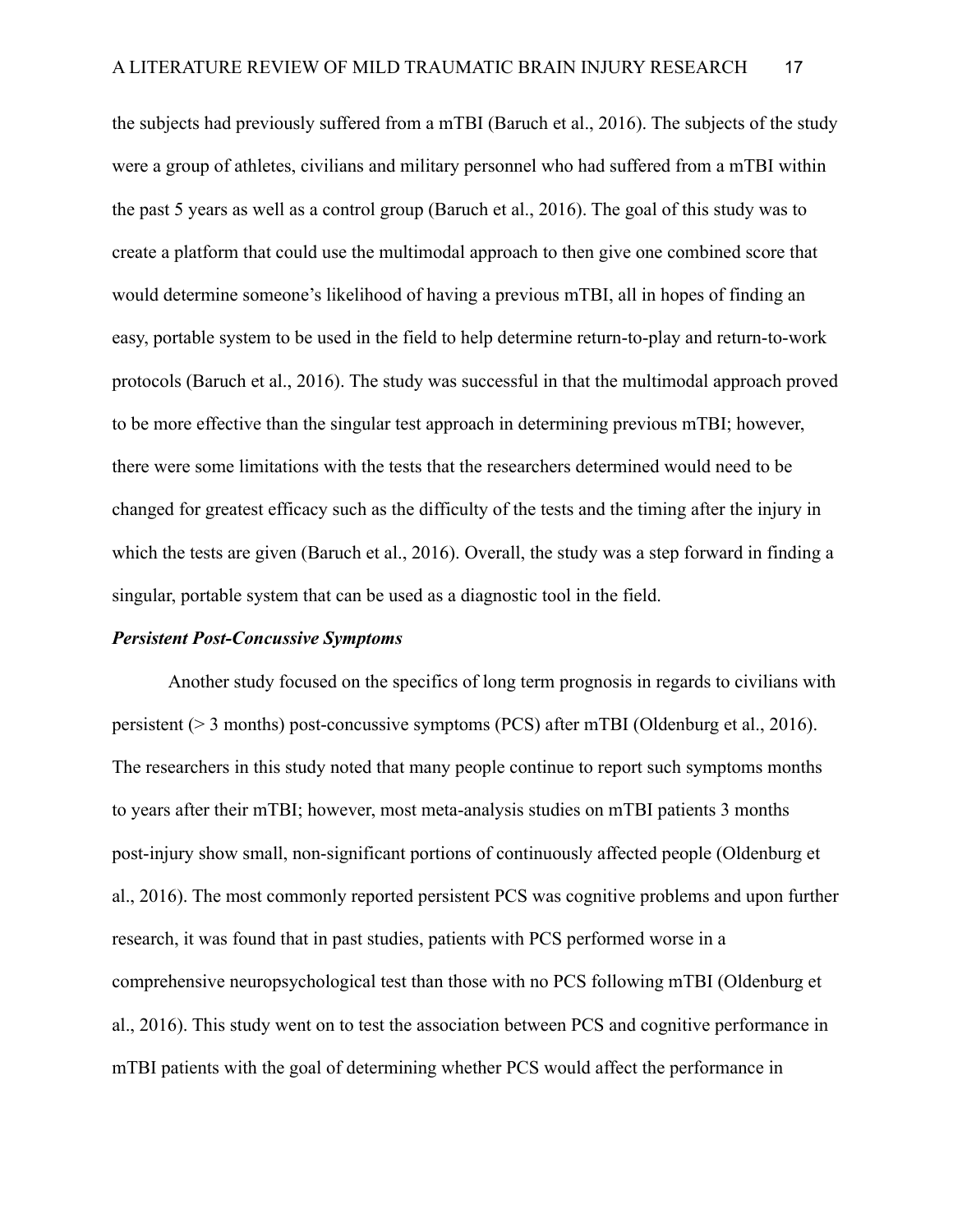comparison to those who had recovered from their mTBI (Oldenburg et al., 2016). Following their study, it was found that mTBI patients showed reduced memory performance and concluded that mTBI may be linked to memory deficits (Oldenburg et al., 2016). This study will undoubtedly lead to further research in this subject area.

# **Assessing and Treating Mild Traumatic Brain Injuries in the Field: A Case Interview with Major RH, MS, OTL**

Major RH was born and raised in Michigan surrounded by a supportive, highly-educated family. Growing up, she watched her cousin who had Cerebral Palsy undergo Physical Therapy as a constant treatment for her condition, inspiring her to pursue a career in Physical Therapy. Upon deciding to go to Western Michigan University for her undergrad, she chose the closest available program, Occupational Therapy. She completed her Bachelor's of Science degree at Western Michigan University as well as her master's in Occupational Therapy which she received in 2006. While at Western Michigan University, Major RH met people who motivated her to join the army. Though she had no prior knowledge or experience with the army, her mentors convinced her that she would be a great fit. She was commissioned into the army in 2006 as a First Lieutenant and went to Officer Basic Course for training before beginning the Occupational Therapy fieldwork program in January of 2007. She then completed a 9 month internship at Brooke Army Medical Center in San Antonio, Texas, during which she was trained and obtained experience in burn rehabilitation, amputee care, outpatient hand therapy, trauma, mental health, and traumatic brain injuries. After the internship, she transferred to Fort Leonard Wood in Missouri where she was stationed from 2008 until 2010 at which time she was moved to Fort Carson in Colorado. While at Fort Carson, she was deployed from February of 2011 until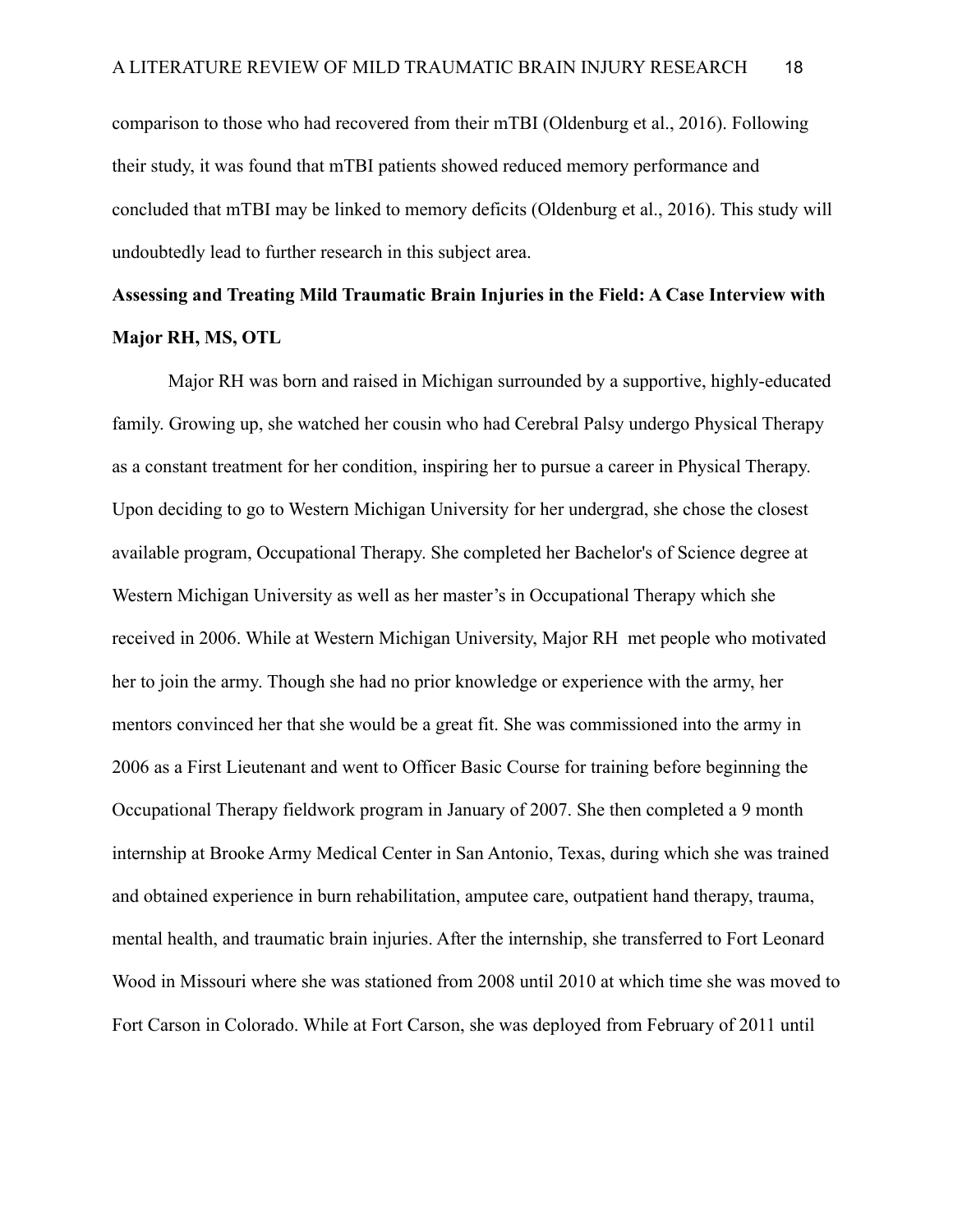February of 2012. In 2013 she was transferred one last time to Fort Sam Houston in San Antonio, Texas.

Major RH was picked to leave the medical unit that she was part of in Colorado to deploy to Afghanistan as an Individual Augmentee, or temporarily assigned asset, of the RC-South Division. While in Afghanistan, she was stationed at Forward Operating Base Lagman, located north of Kandahar in RC South in the Zabul province. She was primarily commanded by the 10th Mountain Division, a Light Infantry Division out of Fort Drum, New York. She was also sent out to the Brigade level in which she worked with 4 different groups, 2SCR, 82nd Airborne, 2nd Infantry, and the 25th Infantry. Additionally, she worked closely with a Navy Forward Surgical team who were also stationed on the base.

The main mission of the team, led by Major General Horoho, was to treat mTBI in theatre of operations in the field. Major General Horoho determined that Occupational Therapy was the strongest discipline to treat those mTBIs so a team of 10 occupational therapists and certified occupational therapy assistants were sent to establish mTBI recovery centers around the area. Major RH worked in conjunction with many units during this process, including route clearance, Explosive Ordnance Disposal (EOD), Navy Sea, Air and Land Teams (SEALs), and a Navy Forward Surgical team which was a fully functioning hospital equipped with surgeons, nurses, anesthesiologists, medics and Corpsman. Additionally, the units included essential support staff such as supply staff, food service, administrators, transportation, and others.

As part of these operations, Major RH's primary role was to assess, treat and monitor military personnel who had been diagnosed with an mTBI according to clinical guidelines. She also evaluated injuries to upper extremities and provided treatment support such as wound care or splinting. Her days consisted of a variety of events; some days she treated many patients or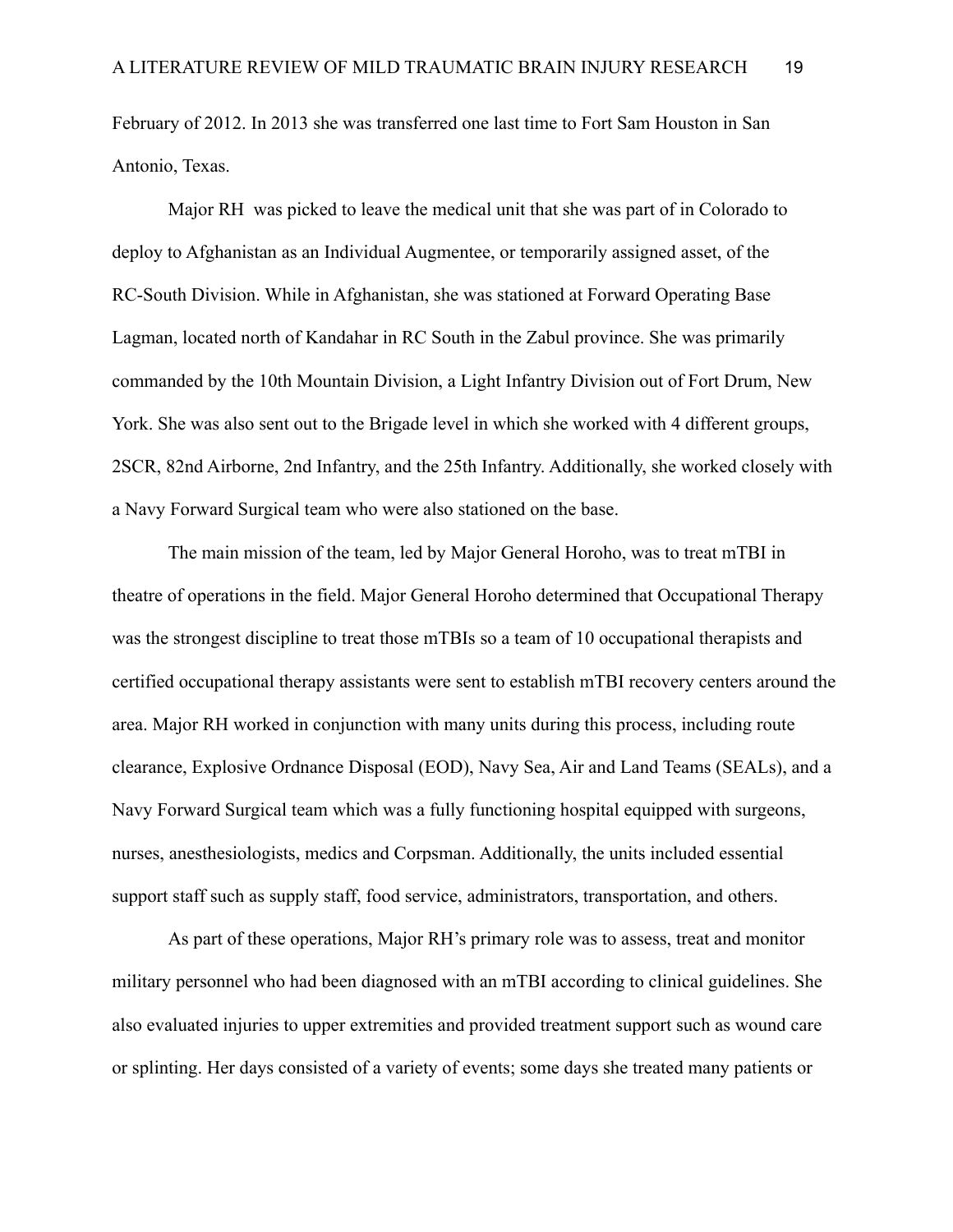assisted in wound care after mass casualty events. Other days, when she did not have patients, the team would exercise, partake in education and training, attend in-services, assist in maintaining the treatment center, read, watch movies, or assist in the "sick-call" area (similar to urgent care). On the days that she or the team treated an mTBI patient, they would assess them daily and send reports to their division to track.

There were very specific guidelines that outlined who and when Major RH and her team would treat for mTBI. Anyone within 50 meters of a blast or anyone with direct head trauma would be brought to the Forward Surgical Team (FST), which is a small mobile surgical unit, to the aid station, or to the concussion recovery center and evaluated within 24 hours. After the evaluation, they would be required to rest out of duty for an additional 24 hours. If following the 24 hour rest period the symptoms had all resolved and they passed their testing, they could return to duty. If symptoms had not resolved or they did not pass the tests, they would be required to stay at the mTBI center to continue to be evaluated on a daily basis and perform exertional testing before being allowed to return to duty. Those who did not show signs of recovering would be sent to a higher level of care elsewhere.

There were multiple diagnostic tools used by Major RH and the other members of the team. One tool that they used included the Military Acute Concussion Exam (MACE), which is a quick medical screening used to gauge the severity of the head injury. Another tool used was neurological examinations such as cranial nerve screens, gait and coordination testing. The Balance Error Scoring System (BESS) and Romberg test were both also used to assess balance and any possible issues with the vestibular system. Exertion testing and Automated Neuropsychological Assessment Metrics (ANAM) were also used in more serious cases.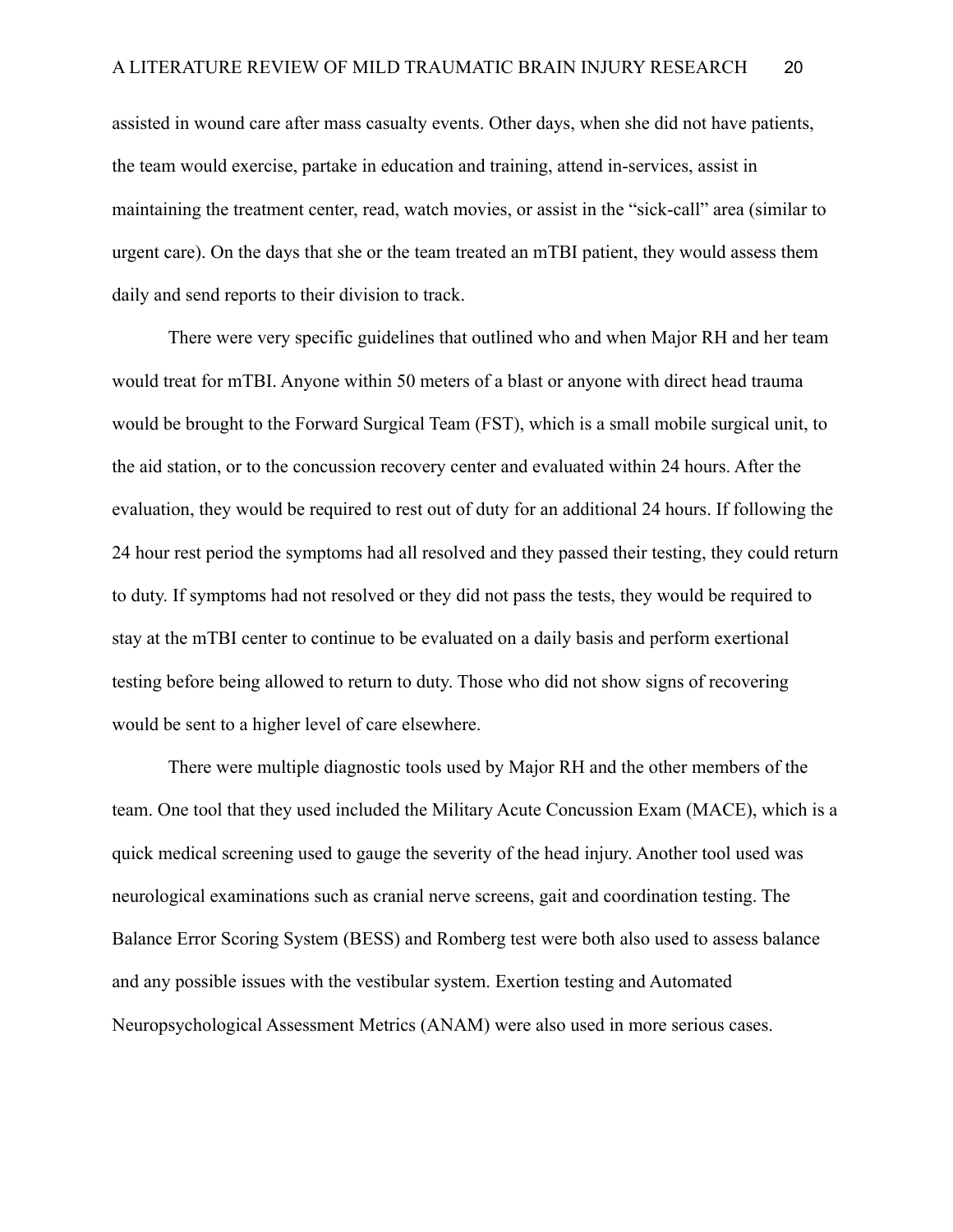According to Major RH, the most significant challenge that she faced was not being able to clinically diagnose. The process of diagnosing required the occupational therapist to complete testing to determine that the person had a mTBI and then report to the physician assistant or doctor who in turn would have to record it in their documentation before the occupational therapist could begin treating the injured person. This was difficult because the concussion centers set up by Major RH and her team members were often short staffed, making it difficult to make those diagnoses. Another challenge in the process was getting injured service members to the concussion centers as the location was difficult to get to and required a helicopter to access. If there was a large group of injured personnel, they would often bypass the concussion centers to be taken to a larger medical facility in Kandahar instead. Due to this, there were many service members who may not have had the opportunity to be treated by the occupational therapy team.

The typical case that would be seen by Major RH would be an 18 year old male brought to the FST following a blast exposure while in 2nd truck back in a convoy, approximately 50 meters from the blast. The service member would present with a dazed feeling, headache, and ringing in his ears. The MACE would be administered and he would get a score of 24/30, which is considered abnormal. The mTBI would be diagnosed and then the service member would be put on 24 hour rest with no electronics, decreased lights, increased sugar intake and tylenol. The symptoms would continue on the second day so the veteran would be required to rest more. On the third day, the symptoms would be gone. The MACE would be readministered and the score would be 28/30, which is considered normal. Upon exertion testing, there would be no return of symptoms and he would be cleared to return to duty. If he had no further exposure for 1 year following the initial blast, he would be projected to have a good outcome. If he sustained multiple mTBIs within 1 year he would be considered at risk for long term symptoms.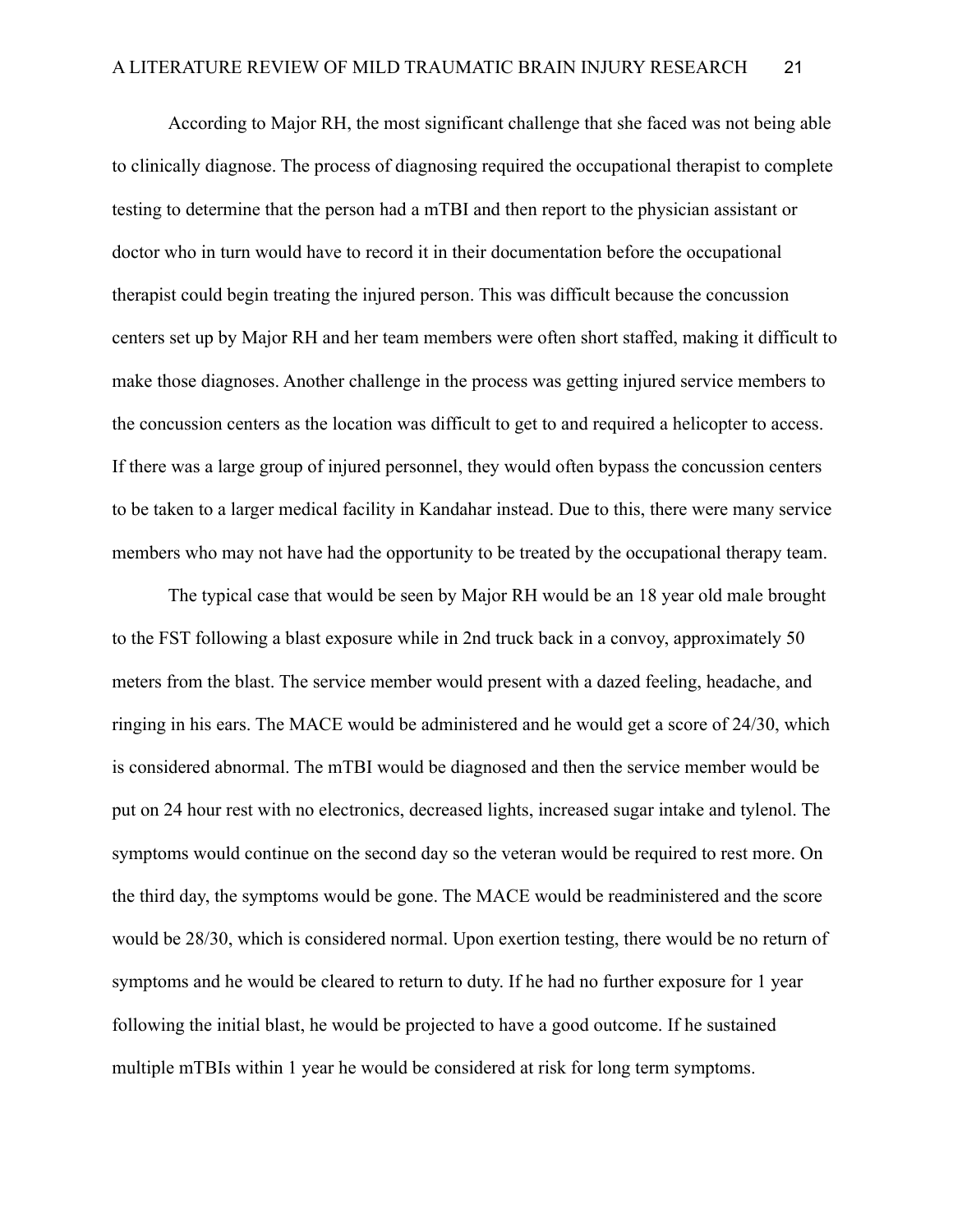This case study is a strong example of why accurate, easy-to-use diagnostic tools for mTBIs are greatly needed, especially in combat settings. Being able to clearly and quickly diagnose an mTBI would free up staff to reduce staffing shortages, possibly allow more clinicians the ability to diagnose and begin treating immediately, and ideally would be able to be done in any setting. Further research into this area would benefit not only military personnel, but also athletes and other civilians (H.R, personal communication, October 21, 2021).

# **Summary of Methods**

The WHO Task Force, ICoMP, and VA all use varying methods for developing their research and literature reviews. The WHO Task Force chose their 313 articles (Holm et al., 2005) and the ICoMP chose their 101 articles (Donovan et al., 2014) based on scientific merit and included studies based on groups of people in mostly the civilian population as the civilian population has the highest incidence rate each year (Holm et al., 2005 & Donovan et al., 2014). The VHA literature review also used scientific merit to determine which studies were admissible for their review; however, they only reviewed research that had been published specifically about the military community (Belanger et al., 2016).

# **Conclusion**

Based on the compilation of literature, it is clear that the importance of further studying mTBIs has been established and that improvements and discoveries have been made in diagnosing and treating mTBIs in the twenty-first century. For example, the ability to use visual feedback alongside other tests to more accurately diagnose an mTBI has given many people the knowledge to rest and recover after an injury. However, there is a significant amount of research yet to be done to be able to better understand, more accurately diagnose, and properly treat these injuries. One of the many areas in urgent need of further research is the effects of repeat mTBIs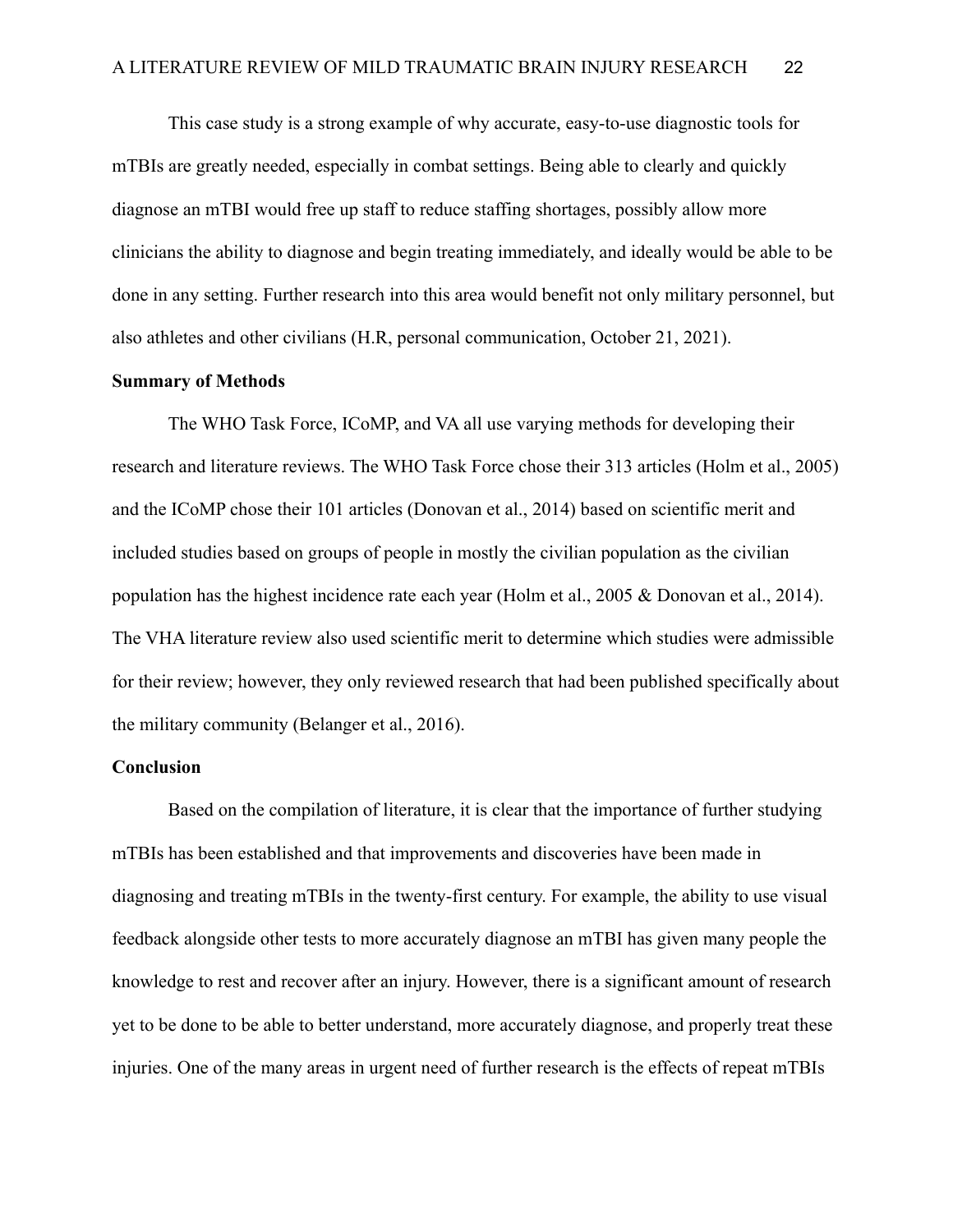and the validity of SIS. It is imperative to the health of the world's military servicemen, athletes, and general population that the research and advancements for diagnosis and treatment of mTBIs continue.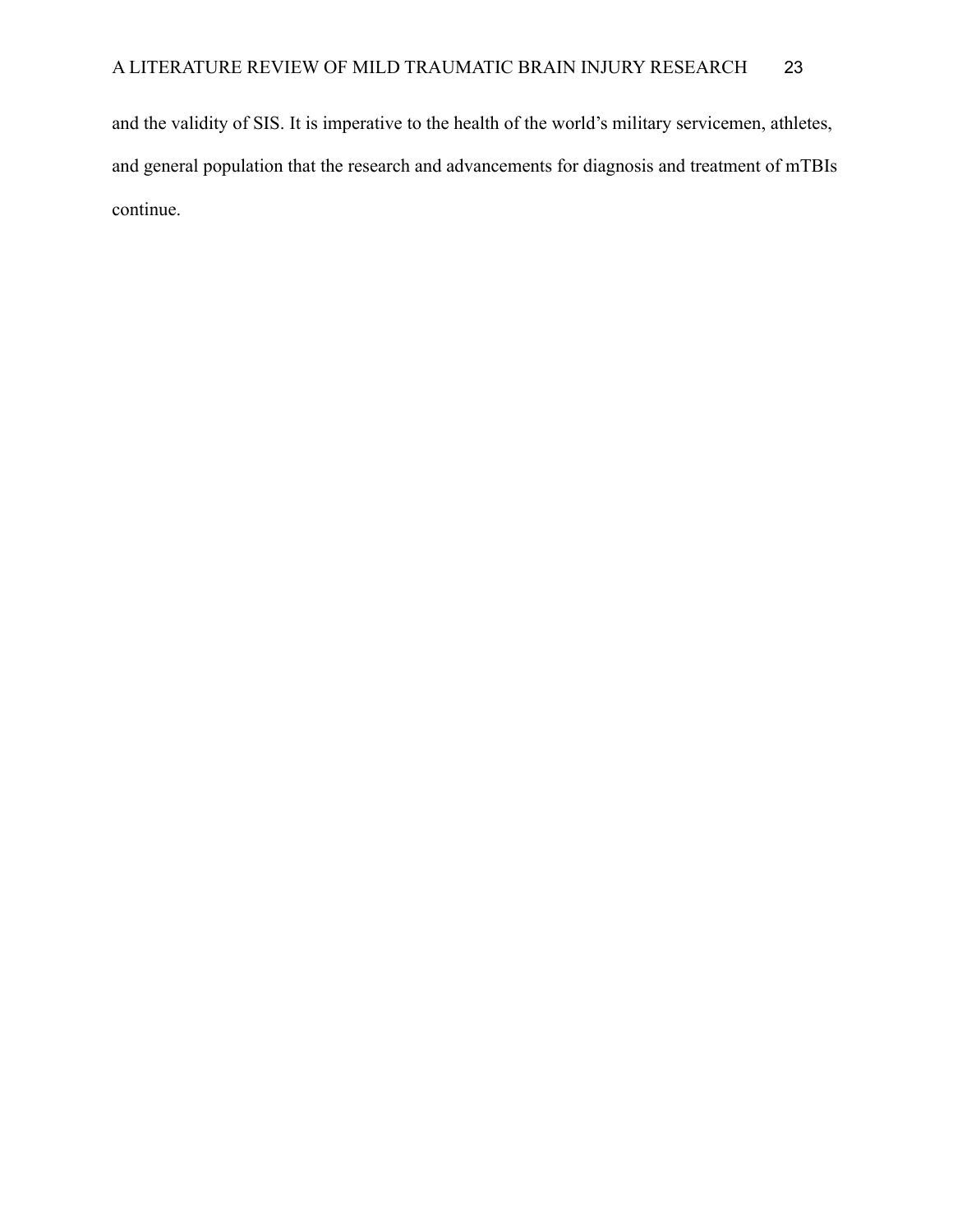#### References

Baruch, M., Barth, J. T., Cifu, D., & Leibman, M. (2016). Utility of a multimodal neurophysiological assessment tool in distinguishing between individuals with and without a history of mild traumatic brain injury. *Journal of Rehabilitation Research & Development, 53*(6), 959–971.

https://doi-org.libproxy.library.wmich.edu/10.1682/JRRD.2015.06.0120

- Belanger, H. G., Vanderploeg, R. D., & Sayer, N. (2016). Screening for Remote History of Mild Traumatic Brain Injury in VHA: A Critical Literature Review. *The Journal of Head Trauma Rehabilitation, 31*(3), 204–214. https://doi.org/10.1097/HTR.0000000000000168
- Boyle, E., Cancelliere, C., Hartvigsen, J., Carroll, L. J., Holm, L. W., & Cassidy, J. D. (2014). Systematic Review of Prognosis After Mild Traumatic Brain Injury in the Military: Results of the International Collaboration on Mild Traumatic Brain Injury Prognosis. *Archives of Physical Medicine and Rehabilitation, 95*(3), S230–S237. https://doi.org/10.1016/j.apmr.2013.08.297
- Ciuffreda, K., Ludlam, D. P., Thiagarajan, P., Yadav, N. K., & Capo-Aponte, J. (2014). Proposed objective visual system biomarkers for mild traumatic brain injury. *Military Medicine, 179*(11), 1212–1217. https://doi.org/10.7205/MILMED-D-14-00059
- Ciuffreda, K. J., Yadav, N. K., & Ludlam, D. P. (2017). Binasal Occlusion (BNO), Visual Motion Sensitivity (VMS), and the Visually-Evoked Potential (VEP) in mild Traumatic Brain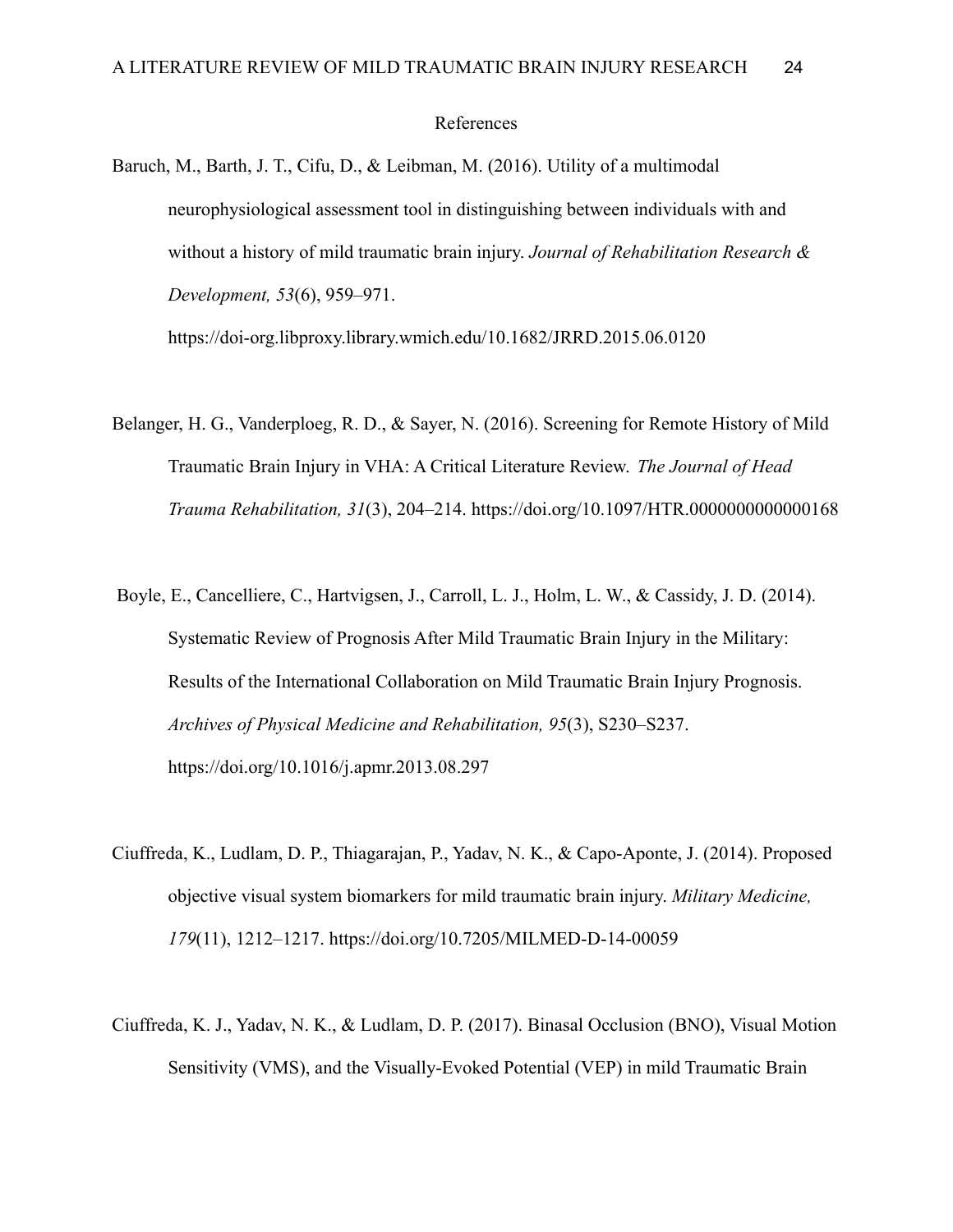Injury and Traumatic Brain Injury (mTBI/TBI). *Brain Sciences, 7*(8), 98. https://doi.org/10.3390/brainsci7080098

- Combs, H. L., Berry, D. T. R., Pape, T., Babcock-Parziale, J., Smith, B., Schleenbaker, R., Shandera-Ochsner, A., Harp, J. P., & High, W. M. (2015). The Effects of Mild Traumatic Brain Injury, Post-Traumatic Stress Disorder, and Combined Mild Traumatic Brain Injury/Post-Traumatic Stress Disorder on Returning Veterans. *Journal of Neurotrauma, 32*(13), 956–966. https://doi.org/10.1089/neu.2014.3585
- Donovan, J., Cancelliere, C., & Cassidy, J. D. (2014). Summary of the findings of the International Collaboration on Mild Traumatic Brain Injury Prognosis. *Chiropractic & Manual Therapies, 22*(1), 38–38. https://doi.org/10.1186/s12998-014-0038-3
- Gardner, R., & Yaffe, K. (2015). Epidemiology of mild traumatic brain injury and neurodegenerative disease. *Molecular and cellular neurosciences*, *66*(Pt B), 75–80. https://doi.org/10.1016/j.mcn.2015.03.001
- Holm, L., Cassidy, J. D., Carroll, L., & Borg, J. (2005). Summary of the WHO collaborating centre for neurotrauma task force on mild traumatic brain injury. *Journal of Rehabilitation Medicine, 37*(3), 137–141. https://doi.org/10.1080/16501970510027321
- Jones, E., Fear, N. T., & Wessely, S. (2007). Shell Shock and Mild Traumatic Brain Injury: A Historical Review. *The American Journal of Psychiatry, 164*(11), 1641–1645.